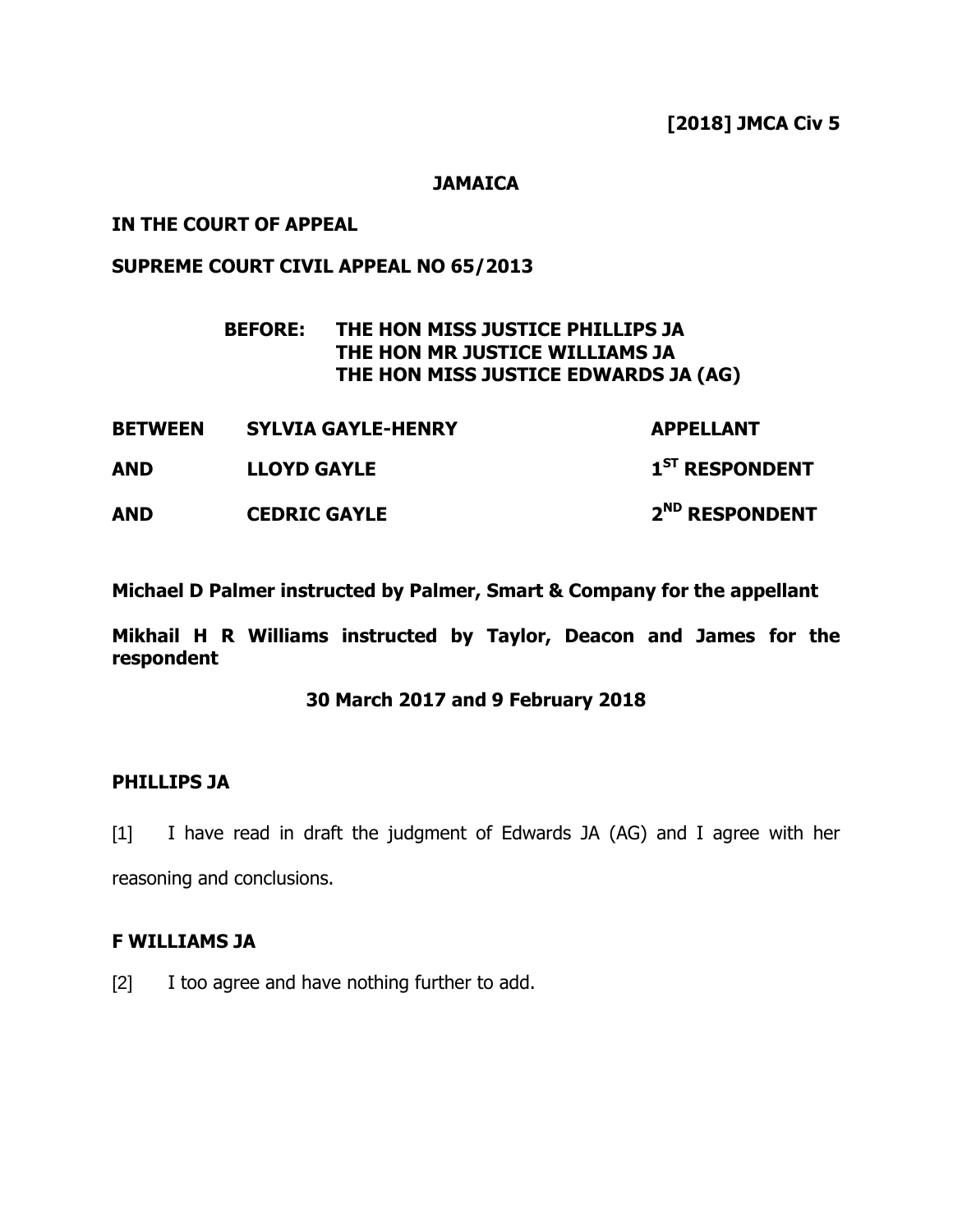# **EDWARDS JA (AG)**

## **Introduction**

[3] In this appeal, the appellant challenges the decision made by Sykes J (the judge) in favour of the respondent, on 7 June 2013. The case concerns the interpretation of certain provisions in the last will and testament of Mr Clifford Gayle (the testator) dated 16 April 1969. In that will, the testator bequeathed property to the appellant, who was his wife, and to his sons, including the respondents. The dispute really concerns 22 acres of land which the testator bequeathed as follows:

> "I GIVE AND BEQUEATH to my wife Sylvia Gayle all that portion of land part of Mount Ricketts approximately (22 acres) Twenty-two acres to receive fifty (50%) percent of all proceeds after expenses are cleared during her lifetime.

> She is to take care of my mother and pay her funeral expenses. At the death of my wife the said Twenty-two acres (22 Acres) of land is to be given to my sons Franklin, Bernel, Lloyd and Keith."

[4] The relevant background to this case may be found in paragraphs 1, 2 and 3 of

the judge"s reasons as follows:

"[1] Messieurs Lloyd Gayle and Cedric Gayle are brothers, two of ten children produced by the testator Mr Clifford Gayle. Both gentlemen have filed an application asking the court to interpret the will of Mr Clifford Gayle. Mr Clifford Gayle was a farmer and butcher who acquired a fair amount of real estate in his life time. At the time of his death in April 1969, he was married to the defendant, Mrs Sylvia Gayle, now Mrs Henry. Mrs Henry was appointed one of the executors and she was also named as a beneficiary. Mr Lloyd Gayle has died since the application was filed… (Mrs A) his widow, was substituted for him.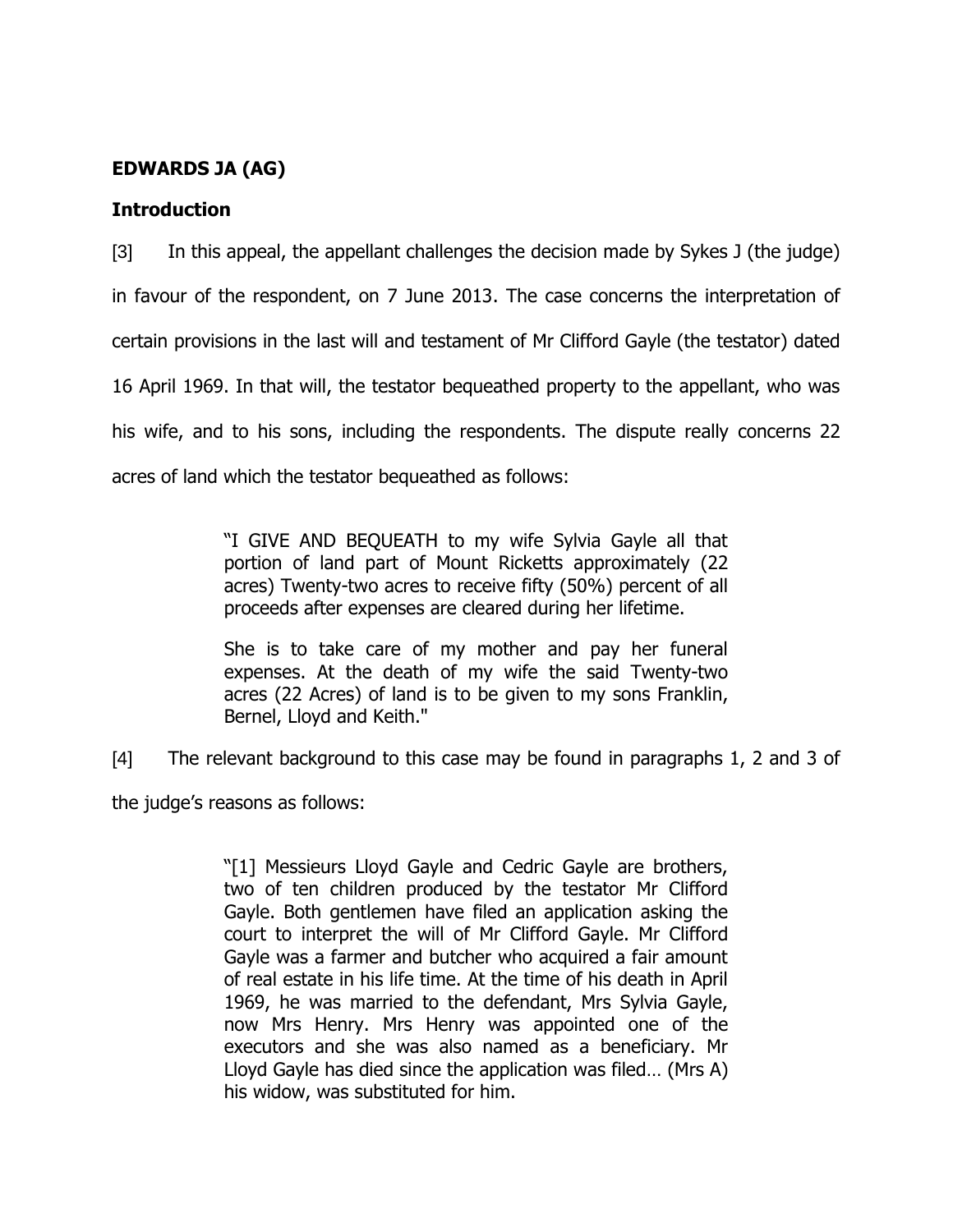[2] Mrs Henry has formed the view that under the terms of the will, twenty two acres of land at Mount Ricketts were hers absolutely, that is to say, she had an estate in fee simple absolute which had no other rights attached to it. Messieurs Lloyd Gayle and Cedric Gayle did not agree. They believed that she has only a life interest, and after her death, they and other named beneficiaries would inherit the estate in fee simple in respect of the twenty two acres. Mr Lloyd Gayle had lodged a caveat against the title on June 16, 2008. The caveat lapsed and the land was transferred to Starline Construction and Realty Limited (Starline) under an agreement for sale between Starline and Mrs Henry.

[3] This state of affairs led Mr Lloyd Gayle and his brother to launch this application in which they are asking the court to declare the interests of the all [sic] beneficiaries, including Mrs Henry, under the will of Mr Clifford Gayle ..."

[5] Having heard the application brought by the respondents, the judge found that on a proper interpretation of the relevant provisions, the testator intended to pass to the appellant, a life interest in the 22 acres of land and that on her death the said property was to pass to Franklyn, Bernel, Lloyd and Keith, the sons of the testator. The appellant being dissatisfied with that interpretation, filed notice and grounds of appeal in this court.

[6] In the fixed date claim form filed by the respondents in the court below, they sought declarations relating to the entitlements of the appellant and the children of the deceased under the will in relation to the 22 acres of land. In addition, according to the affidavit evidence of Lloyd Gayle, since his father"s will had been probated on 20 March, 1970, the appellant had not accounted to him or the other beneficiaries in respect of his father"s estate. As a result, they also sought a number of orders relating to the appellant's continued management of the estate. However, those latter orders were not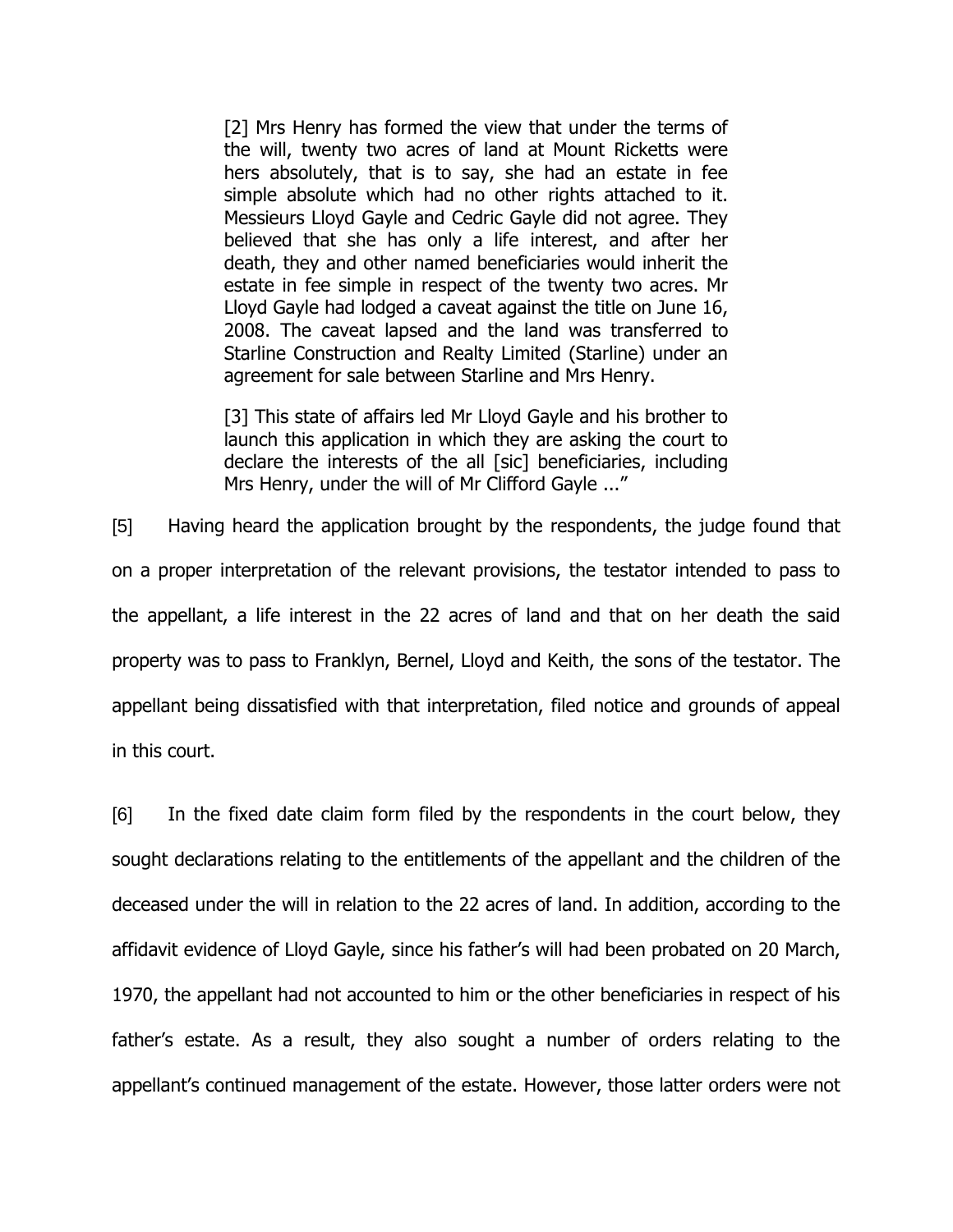pursued before the judge and are not the subject of any appeal before this court. Like the judge did in the court below, I will confine myself to the only real issue on appeal, which is, whether the judge was correct in holding that the testator intended to pass a life interest to the appellant, with remainder to the respondents and their brothers, based on the interpretation he placed on the of the provisions in the will.

## **The judge's reasons for decision**

[7] The judge, in his written judgment, correctly identified the issue to be determined as:

> "...whether Mrs Henry took a fee simple absolute (and consequently full rights of disposition) or a life interest in respect of the twenty two acres of land at Mount Ricketts."

[8] In determining that issue, the judge considered the relevant provisions in the will as well as the submissions made by counsel for the parties. He also considered two authorities, the first being **Gravenor v Watkins** (1871) LR 6 CP 500 and the other being **DaCosta v Warburton and Kenny** (1971)12 JLR 520. In dealing with the submissions of counsel, the judge made the following statement at paragraph 13 of his judgment:

> "In looking at the rival submission [sic] advanced before this court, one has to bear in mind the warning of Bovell CJ in **Gravenor v Watkins** (1871) LR 6 CP 500. His Lordship said that, "It is extremely difficult to construe one will by the light of decisions upon other wills framed in different language. The Court must in each case endeavour to ascertain the meaning of the testator from the language he has used' (p 504). This principle was restated by Smith JA in **DaCosta**. Smith JA emphasised that it "is unwise to base a decision on a previous case in which no principle of law is established,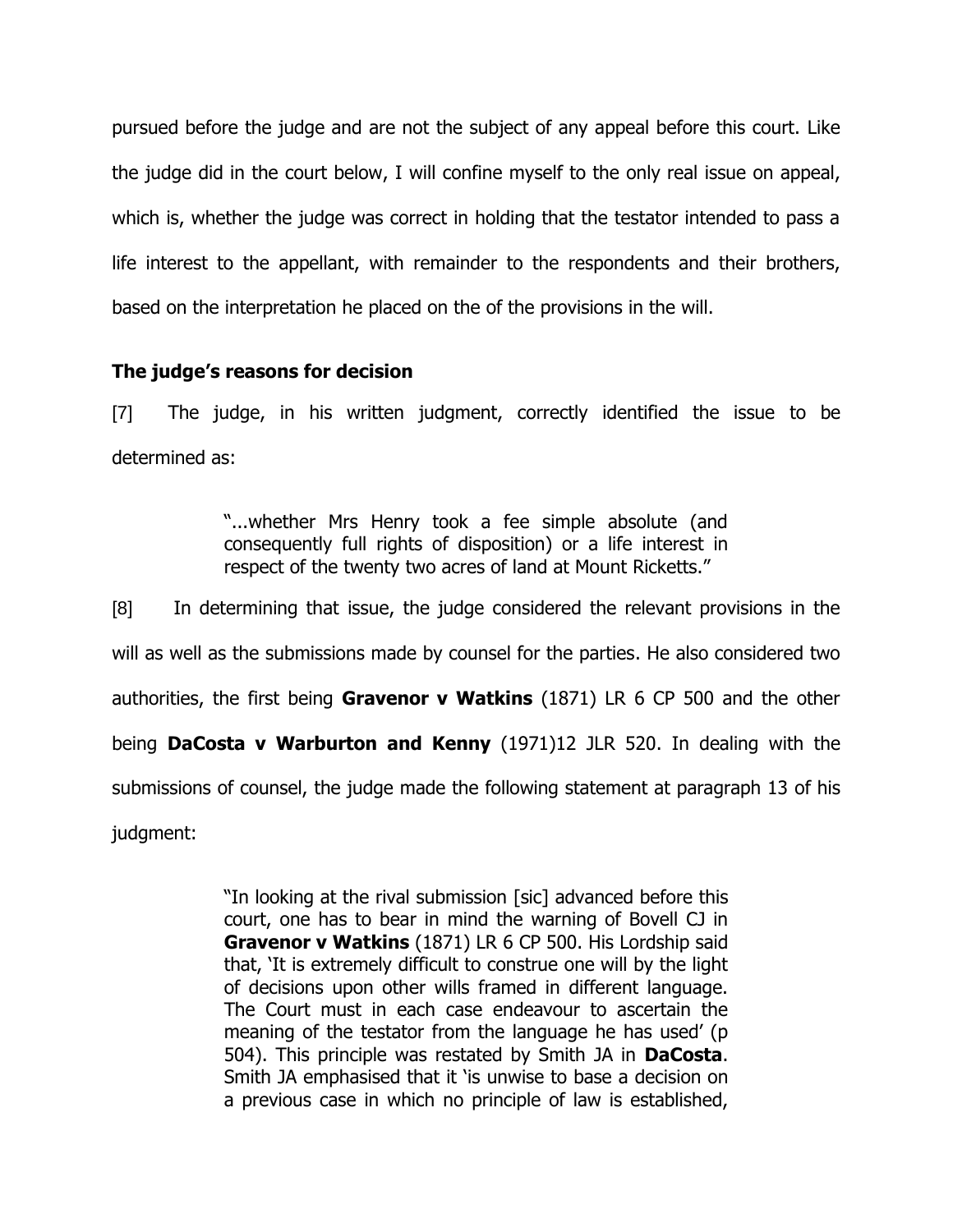but which is based purely on questions of fact or on the construction of a particular document' (525 C). The principle outlined by **DaCosta** is applicable but as Smith JA and Bovell CJ said, the key is the wording of the will and not so much the principle itself which is clear enough."

[9] The judge also determined that the provisions in the will made by the testator in

the case before him were different from that in **DaCosta v Warburton.** Speaking of

the provisions in the will in that case, the judge went on to state at paragraph 16 that:

"It is important to note that the gift to Josephine Lucille was stated in clear and absolute terms. No words of limitation appeared in the same sentence or even several sentences afterwards. It was only at the end when the testator spoke of what should happen in the event of a sale that any suggestion of words of limitation on the extent of the estate given to Josephine Lucille arose."

[10] The judge then held that the actual words used in the will were the most

decisive factor and that on the proper construction of the words in the will in **DaCosta** 

**v Warburton** an absolute interest was devised. He went on to consider the relevant

provisions in the will of the testator in the instant case, and said at paragraph 27:

"The meaning of this sentence, despite its inelegance, [is] clear enough. A limitation has in fact been placed on the gift. The testator is saying that Mrs Henry has the right, during her life time [sic], to enjoy fifty percent of proceeds (meaning net revenue) after expenses are cleared. It would not make sense to interpret this to mean, Mrs Henry received an absolute gift but during her lifetime she could only use fifty percent of the net revenue. This is inconsistent with an absolute gift. One of the characteristics of an absolute gift is that the beneficiary has full rights of free disposition of [sic] gift and proceeds from [sic] gift. The words are read as a whole and interpreted in their context."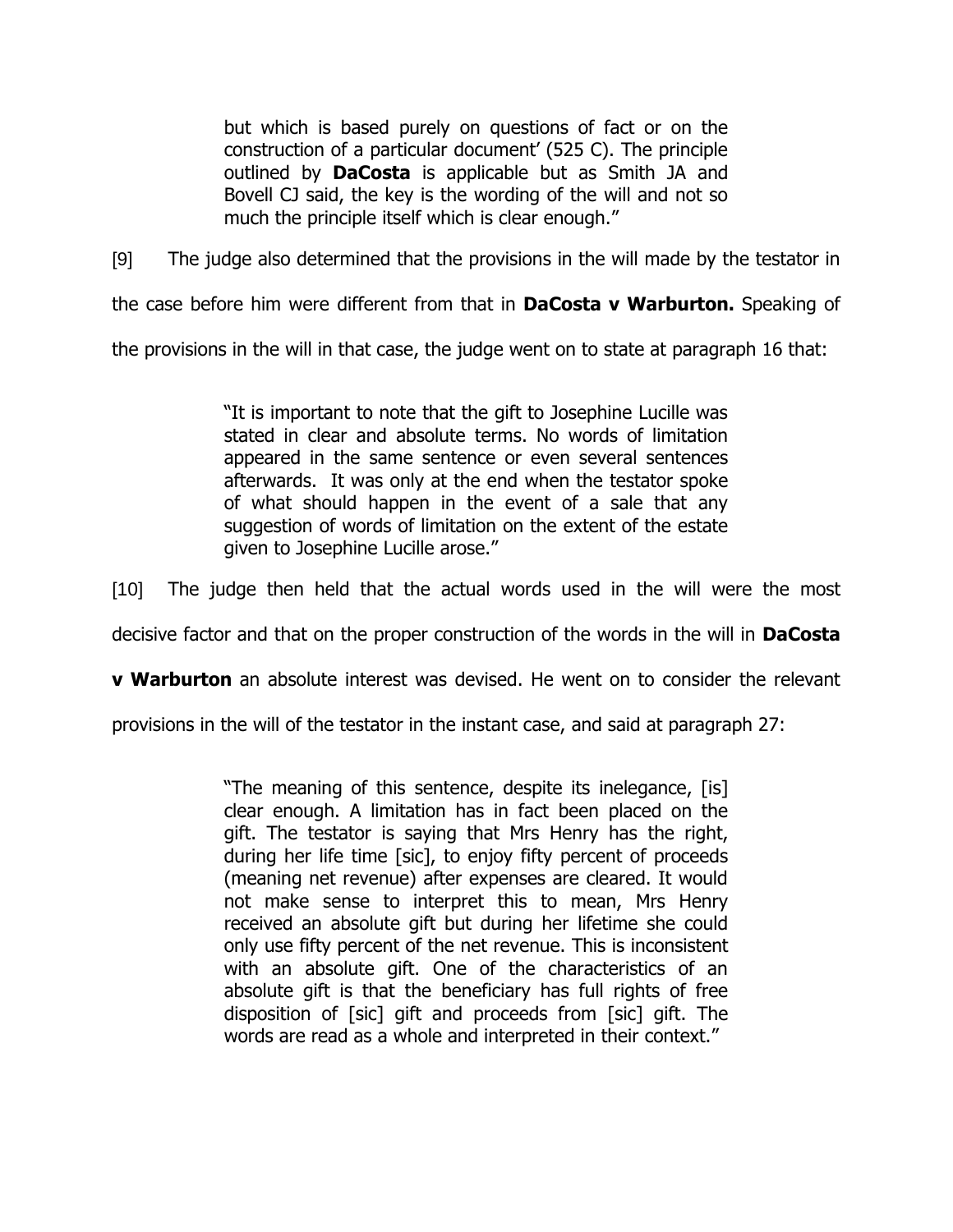[11] The judge took into account the fact that the testator had made provision for his mother to be taken care of by the appellant and for her to pay his mother's funeral expenses. The judge also gave his opinion of what he thought was to be done with the remaining 50% of the net proceeds from the land and further considered the devise to the sons after the death of the appellant and said:

> " [31] It seems to this court that the testator has made provision for the use of the proceeds, the use of the land and what should happen to the land after his wife's death.

…

[32] What is clear is that the testator did not intend that Mrs Sylvia Henry should have a fee simple absolute. She was given the land to enjoy fifty percent of the net profit for herself. The will did not specifically state what should become of the other fifty percent of the net profit but presumably, from the context, that was the portion to be used to look after the testator"s mother as requested in the will.

[33] Therefore, on a proper interpretation of the will, this court holds that Mrs Sylvia Henry has a life interest in the twenty two acres contained in volume 1409 folio 630 of the Registrar Book of Titles with the fee simple absolute, on her death, passing to Franklyn, Bernel, Lloyd and Keith."

# **The grounds of appeal**

[12] The grounds of appeal filed by the appellant were as follows:

"(a) The trial judge erred in considering the words of the testator "To receive fifty percent (50%) of all proceeds after expenses are cleared during her lifetime' as a qualification and restrictions rather than as repugnant to the absolute gift.

(b) The trial judge erred in finding that the testator intended that the other fifty percent (50%) of [proceeds] from the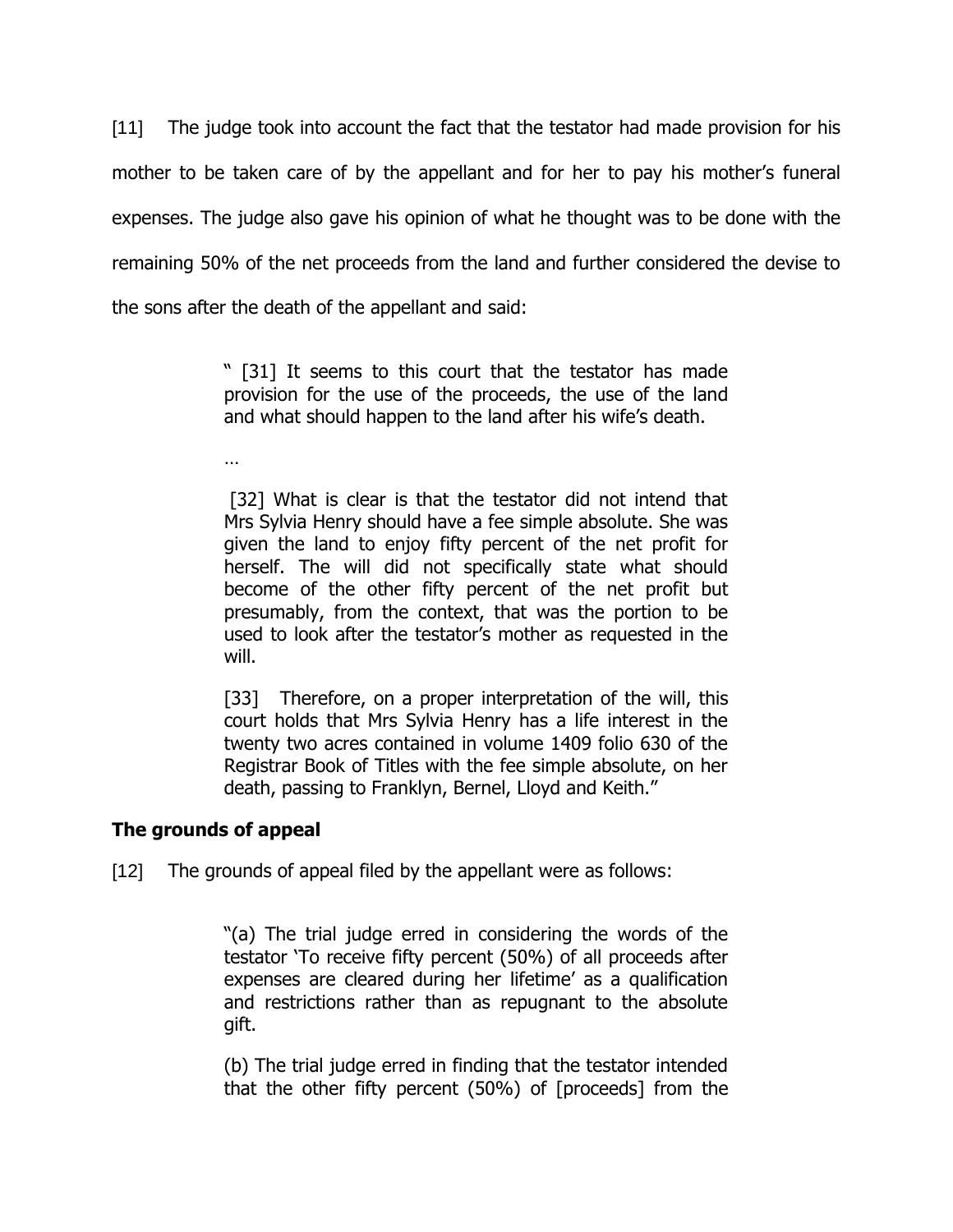property other [than] that mentioned in the will is to take care of the testator"s mother and to pay for her funeral.

(c) The trial judge erred in interpreting the fifty percent (50%) proceeds from land as income or revenue from the land without any evidence to indicate that the land was or would be able generate [sic] an income or earning.

(d) The trial judge erred in failing to apply the principle that when a will admits to more than one construction and operate [sic] as complete disposition of the whole interest and the other leave a gap [sic] [the] court should be inclined to the disposition of the whole as the alternative will create a repugnant gift which is void.

(e) The trial judge did not apply section 23 of Wills Act and erred in regarding the later disposition of the same interest as restriction or limitation of/or [sic] contrary intention which is inconsistent with an absolute gift.

(f) The trial judge fail [sic] to consider the significance of the power given to the applicant to collect the balance of money owed to [sic] testator from recent sale and to give titles to these buyers.

(g) The applicant prays the court"s leave to argue supplemental grounds of appeal."

[13] This court will only reverse the judge's decision if convinced that the judge had got it wrong by taking the wrong approach, in the sense that he failed to apply a relevant principle of law; or if he wrongly applied a relevant principle of law or formed the wrong opinion from relevant issues of fact.

## **The issues before this court**

[14] The determination of this appeal will depend largely on what this court considers

to be the true interpretation of the provisions in the will that refer to the devise of the

22 acres of land in Mount Ricketts.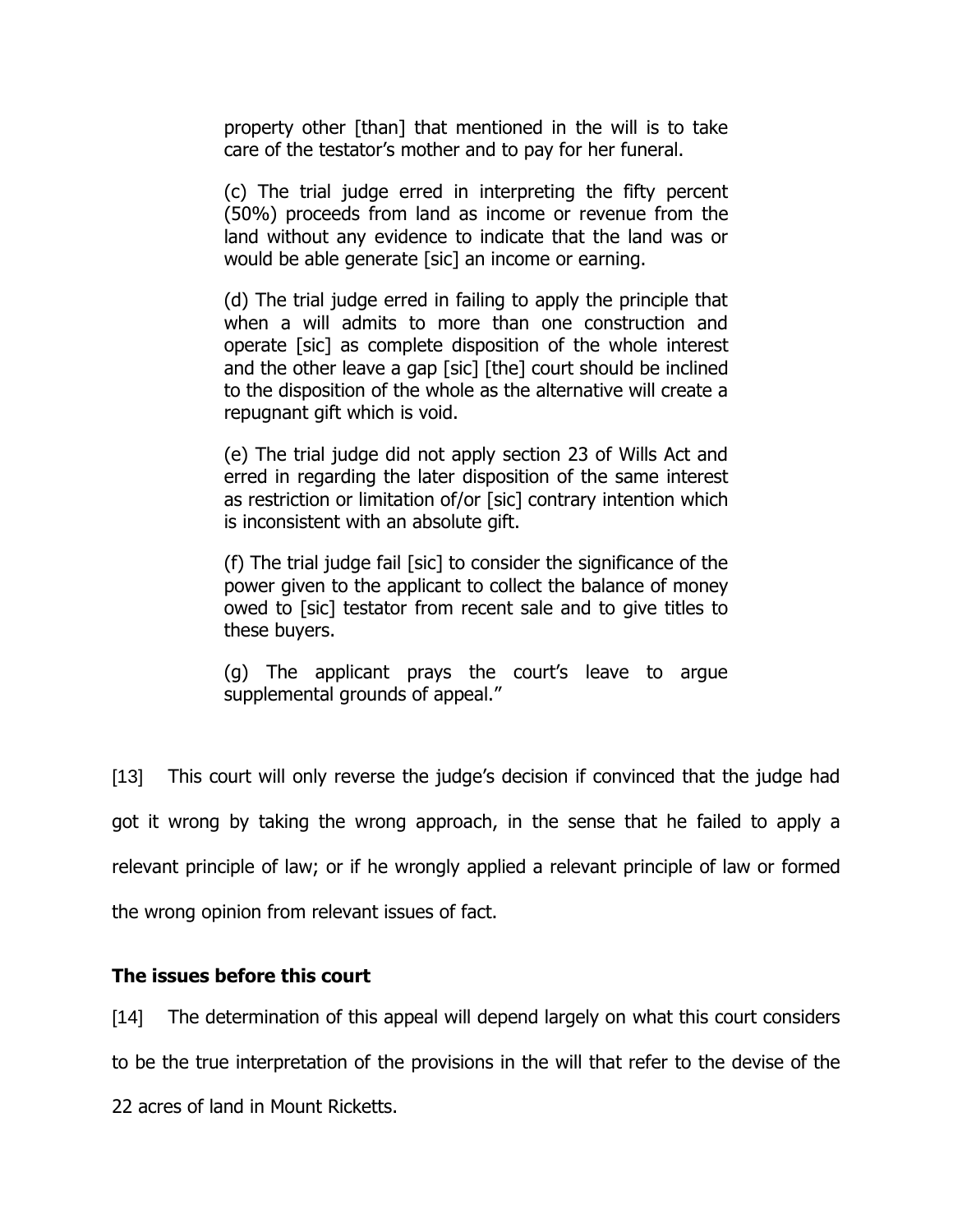[15] In considering the grounds filed in this matter and the arguments for and against the judge"s decision, it appears to me that the arguments in this appeal surround three questions. These are:

- i) Whether the judge failed to apply section 23 of the Wills Act to this case and failed to consider the significance of the power to collect the outstanding sums owed to the testator; which takes care of grounds (e) and (f);
- ii) Whether the judge failed to apply the proper principles of construction in construing the will and failed to properly apply the doctrine of repugnancy; which takes care of ground (a); and
- iii) Whether the judge's treatment of the fifty percent of the net proceeds from the land not mentioned in the will, was correct; and that takes care of grounds (b), (c) and (d).

[16] It is convenient to consider these questions in the order in which I have listed them.

# **Did the trial judge fail to apply section 23 of The Wills Act and fail to consider the significance of the power to collect in the outstanding money owed to the testator? - Grounds (e) and (f).**

[17] Counsel, Mr Palmer, submitted on behalf of the appellant that the decision in **Warburton v DaCosta** [1971] 12 JLR 520 is authority for the proposition that where a will devised real estate to any person without any words of limitation, prima facie, by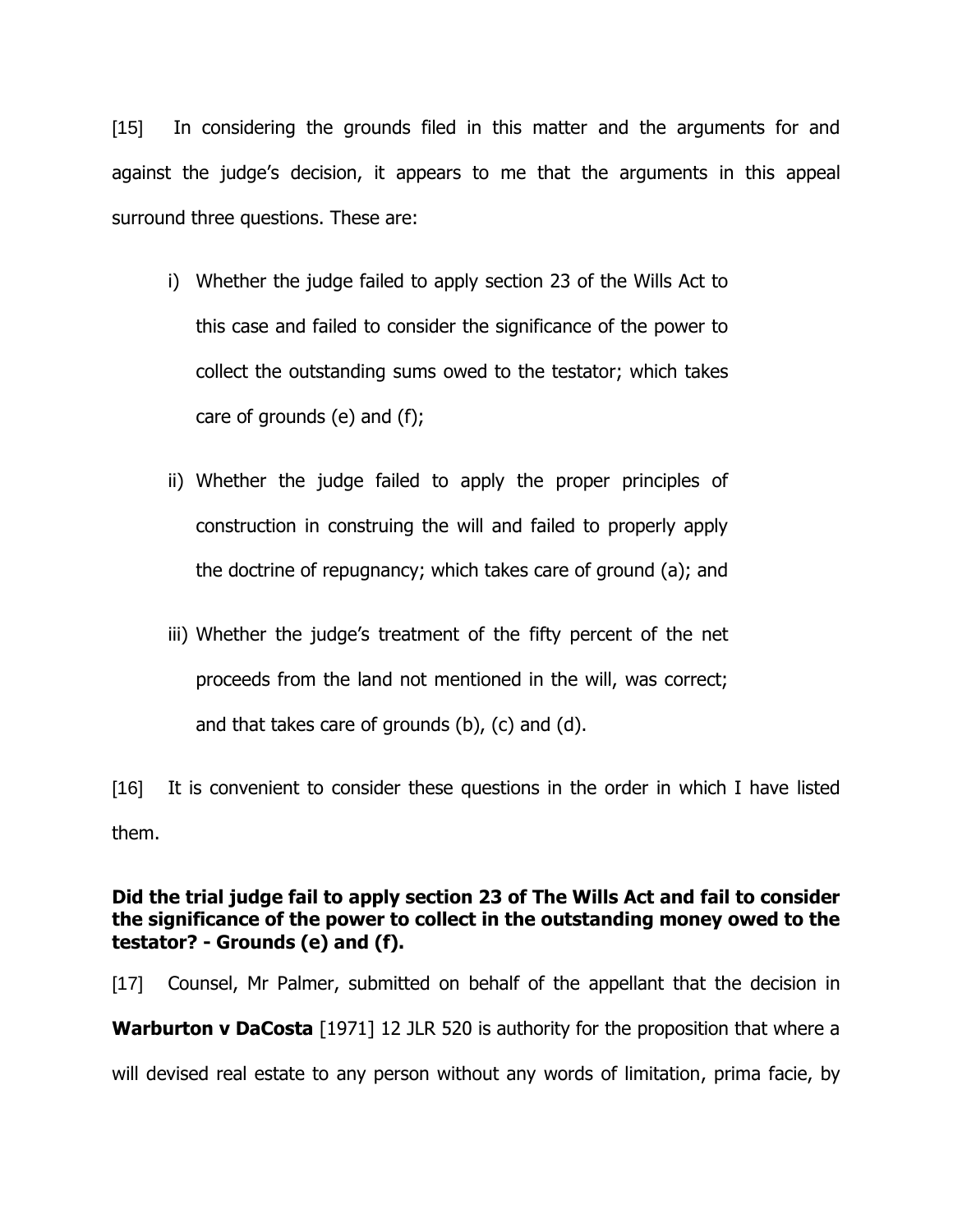virtue of section 23 of the Wills Act, the devise effected an absolute gift of the fee simple, unless a contrary intention appears in the will.

[18] Counsel argued that the trial judge, in the instant case, did not apply section 23 of the Wills Act and erred in regarding the later disposition of the same interest as a restriction or limitation on the absolute gift to the appellant and as showing a contrary intention which is inconsistent with the absolute gift.

[19] Counsel argued further, that the words "I GIVE AND BEQUEATH" which appear earlier in the will, are clear and unambiguous and created an absolute gift to the appellant, unless a contrary intention appears or there are words of limitation which restricts the beneficiary"s freedom of action in regards to the enjoyment, disposition and management of the property. Counsel submitted that no such restriction or contrary intention exists in the testator's will to defeat the absolute gift created by the earlier words in the will.

[20] Counsel also submitted that the powers given to the appellant in the will to collect the balance of monies from and give titles to the purchasers of the lands sold by the testator prior to his death, showed that the testator intended the appellant to have the fee simple absolute. The testator, he said, notably did not give these powers to the other executor. Counsel argued that this was because the power to give the titles was reserved for the proprietor in fee simple of the said property and not merely to the executors. Counsel argued that the judge erred when he failed to consider the significance of that power given to the appellant and not to the other executor.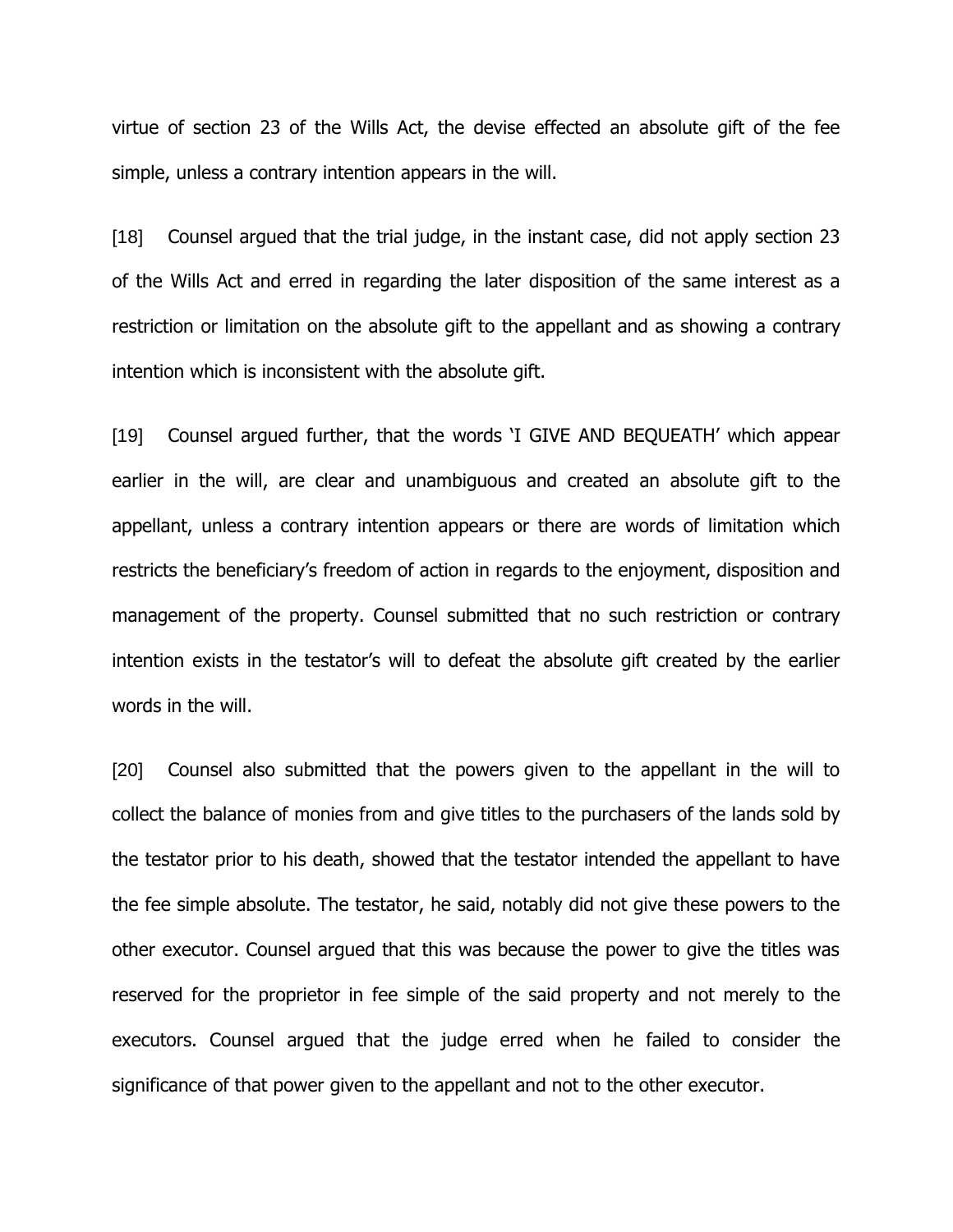[21] Counsel submitted further, that it was reasonable to conclude from this, that the intention of the testator was to give the appellant the fee simple absolute so that she could conclude the sale of the other part of the said land, which involved sub-dividing the property.

[22] Counsel, Mr Williams, submitted on behalf of the respondents, that **DaCosta v Warburton** was not applicable to this case. Furthermore, he argued, the judge had adequately dealt with that authority in his judgment. Counsel pointed out that the judge had correctly found that the words used in the will in that case were different from those in the instant case and that the judge emphasized that one must look at the actual words used in the will.

[23] Counsel submitted further that the judge did not apply section 23 and contended that section 23 has no relevance to this case, as there was no absolute gift to the appellant.

[24] Counsel argued also that the appellant's arguments were flawed as they were based on the false premise that there was no later disposition in the will of the interest in the 22 acres and that the only words of restriction was the 50% interest in the net proceeds from the land. Counsel submitted that the provisions relating to the 22 acres was one complete thought and left no gaps. Counsel pointed to the fact that there was a clear continuation from the first paragraph of the will into the second paragraph because the second paragraph began with the pronoun "she" and was thus clearly a reference to the appellant once more. Counsel asked this court to accept, as did the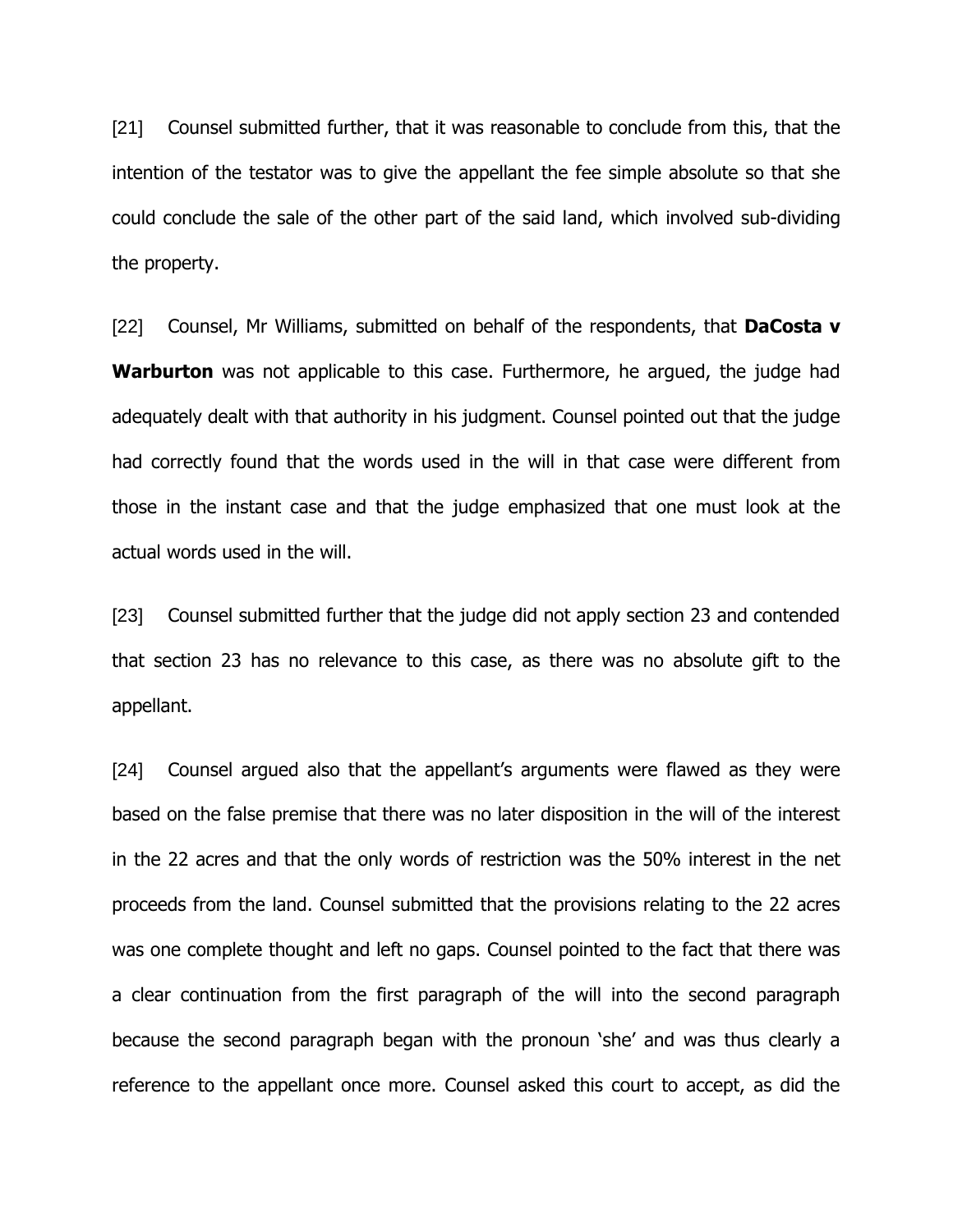judge below, that this was a continuing thought that qualified the provision that preceded it.

[25] Counsel further submitted that the testator had an obligation to transfer title to the purchasers of the portion of land sold before his death (which counsel said amounted to 44 acres) pursuant to the sale. Counsel pointed out that there were no technical terms contained in those provisions which gave the appellant the power, which would take it outside of the plain and ordinary meaning that the appellant was to collect the outstanding sums and ensure the purchasers received their titles. Nothing in those terms, counsel argued, could be interpreted to mean the appellant was to get a fee simple absolute interest in the remaining 22 acres.

#### **Analysis**

[26] Section 23 of The Wills Act states:

"**Where any real estate shall be devised to any person without any words of limitation such devise shall be construed to pass the fee simple**, or other the whole estate or interest which the testator had power to dispose of by will in such real estate, **unless a contrary intention**  shall appear by the will." (Emphasis added)

[27] Section 23 is in pari materia to section 28 of the UK Wills Act 1837. Section 23 reverses the old common law rule which held that, in the absence of words of limitation, the devise was to be construed as only passing a life interest. As a result of section 23, words of limitation considered necessary at common law to pass the fee simple, are no longer required and real estate devised in a will, without words of limitation, will pass the fee simple, unless the contrary intention is shown in the will.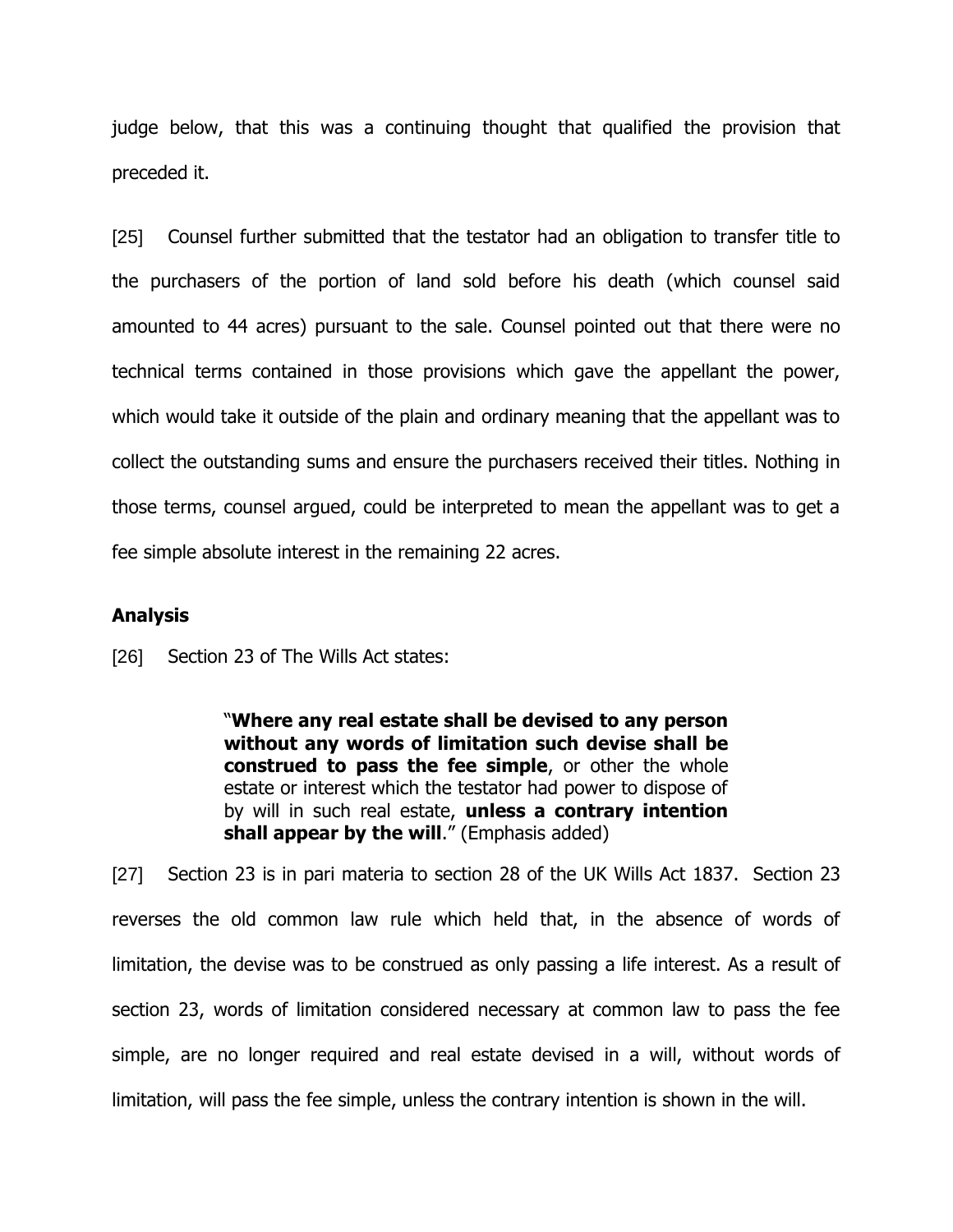[28] Therefore, at common law, a devise to X of real estate had to be followed by the formal words of limitation such as "and his heirs" or "and the heirs of his body". Only if these words were present would the fee simple pass to X and he would take an estate which he could pass on to his heirs. Without those words of limitation, X would only take a life interest. Section 23 was meant to reverse that position.

[29] Therefore, the section is applicable whenever there is a devise, in a will, of real estate to any person and the testator has not used any formal words of limitation. Such a devise is to be construed to pass the fee simple estate or any other interest the testator may have over which he has the power of disposition, unless a contrary intention is shown in the will itself. A contrary intention may appear in other provisions in the will which are inconsistent with a gift or devise of the entire estate or interest held by the testator.

[30] In construing the will in the instant case, therefore, the judge was obliged to consider, in the absence of any formal words of limitation, what the intention of the testator was at the time he made his will. This would require the judge to examine the words used in the will and whether they placed any restriction on the extent of the interest which was bequeathed to the appellant.

[31] In the instant case the testator's will in its entirety reads as follows:

"THIS IS THE LAST WILL and Testament of me Clifford A. Gayle of Cave P.O. Westmoreland in the County of Cornwall.

I HEREBY revoke all wills and testamentary instruments heretofore by me made. I appoint Franklin Gayle of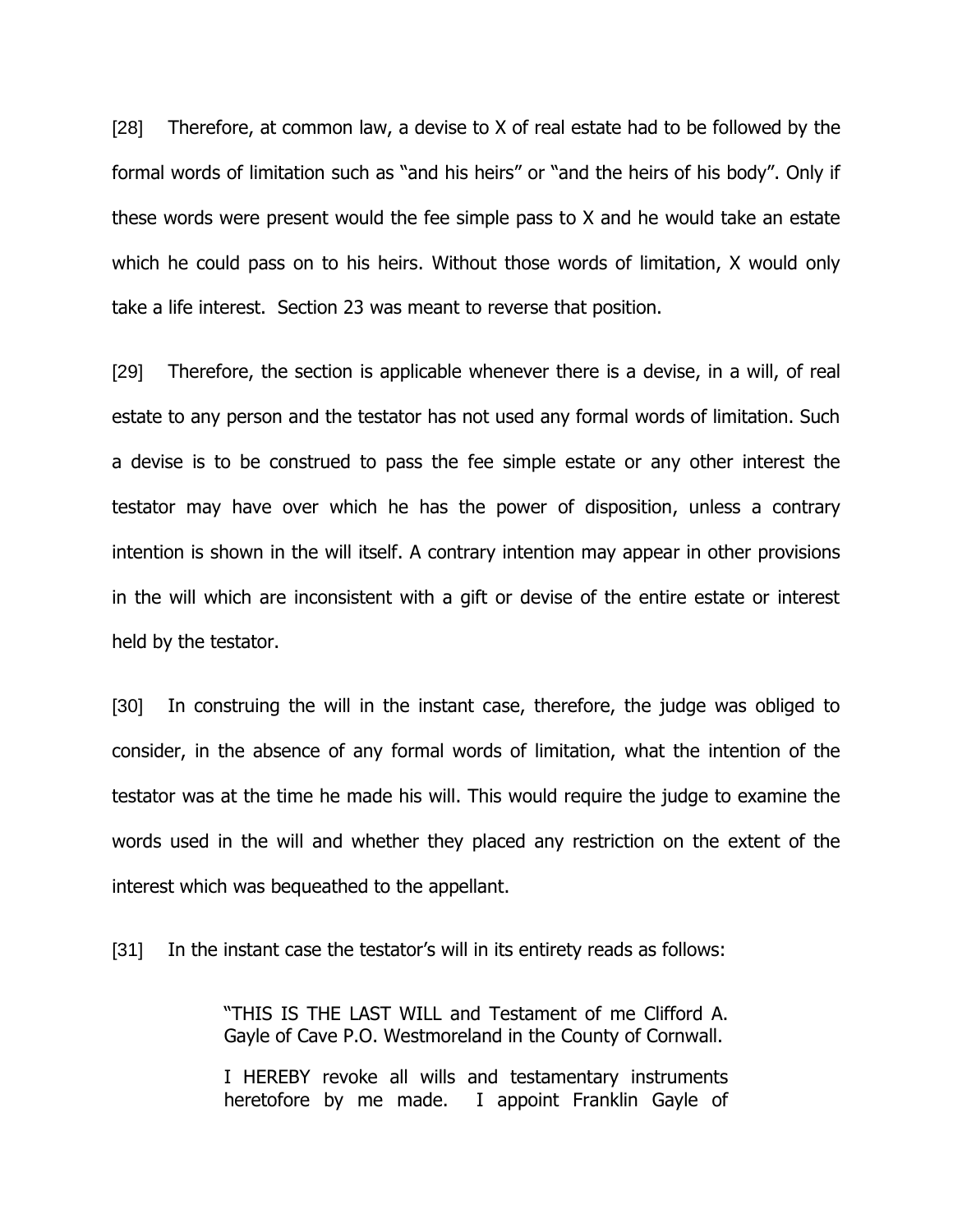Mearnsville Westmoreland and Sylvia Gayle of Cave, Cave P.O. Westmoreland to be the Executors of this my Will. I direct my Executors to pay my just debts and funeral and Testamentary Expenses.

**I GIVE AND BEQUEATH to my wife Sylvia Gayle all that portion of land of Mount Ricketts approximately (22 acres) Twenty-two acres to receive Fifty Per cent (50%) of all proceeds after expenses are cleared during her life time.**

**She is to take care of my mother and pay her funeral expenses. At the death of my wife and said Twentytwo acres (22 Acres) of land is to be given to my sons Franklin, Bernel, Lloyd and Keith. All balance of money owed to me on the portion of Mount Ricketts sold recently is to be paid to my wife Sylvia Gayle and she is to give titles to the recent buyers.** I give and bequeath to my son Keith and my daughter Babeth Joy all that portion of land at Mearnsville (1 ½ acres). One and a half acres more or less and a dwelling house. This land and house must not be sold at all. I give and bequeath all that portion of land called Thompson land (part of Lindores) 6 acres more or less to my sons Franklin, Bernel and Lloyd and daughters Hazel, Pearline, Vivian to be equally divided.

I further agree and give my wife Sylvia Gayle authority to give to my step daughter (Ruby) Mrs. Iris Powell) the sum of Fifty Pounds (£50) as soon as it is available.

I give to my executors the said Franklin Gayle and Sylvia Gayle the sum of Twenty-five Pounds.

Witness my hand this Sixteenth day of April 1969." (Emphasis added)

[32] In the testator's will, the gift to the appellant of the 22 acres contains none of

the usual formal words of limitation and prima facie, therefore, it invokes the provisions

of section 23 of the Wills Act. The judge was obliged to construe the devise to the

appellant as passing the fee simple absolute in the 22 acres, unless a contrary intention

to do so appears in the will. In the light of the inconsistent devises in the will to the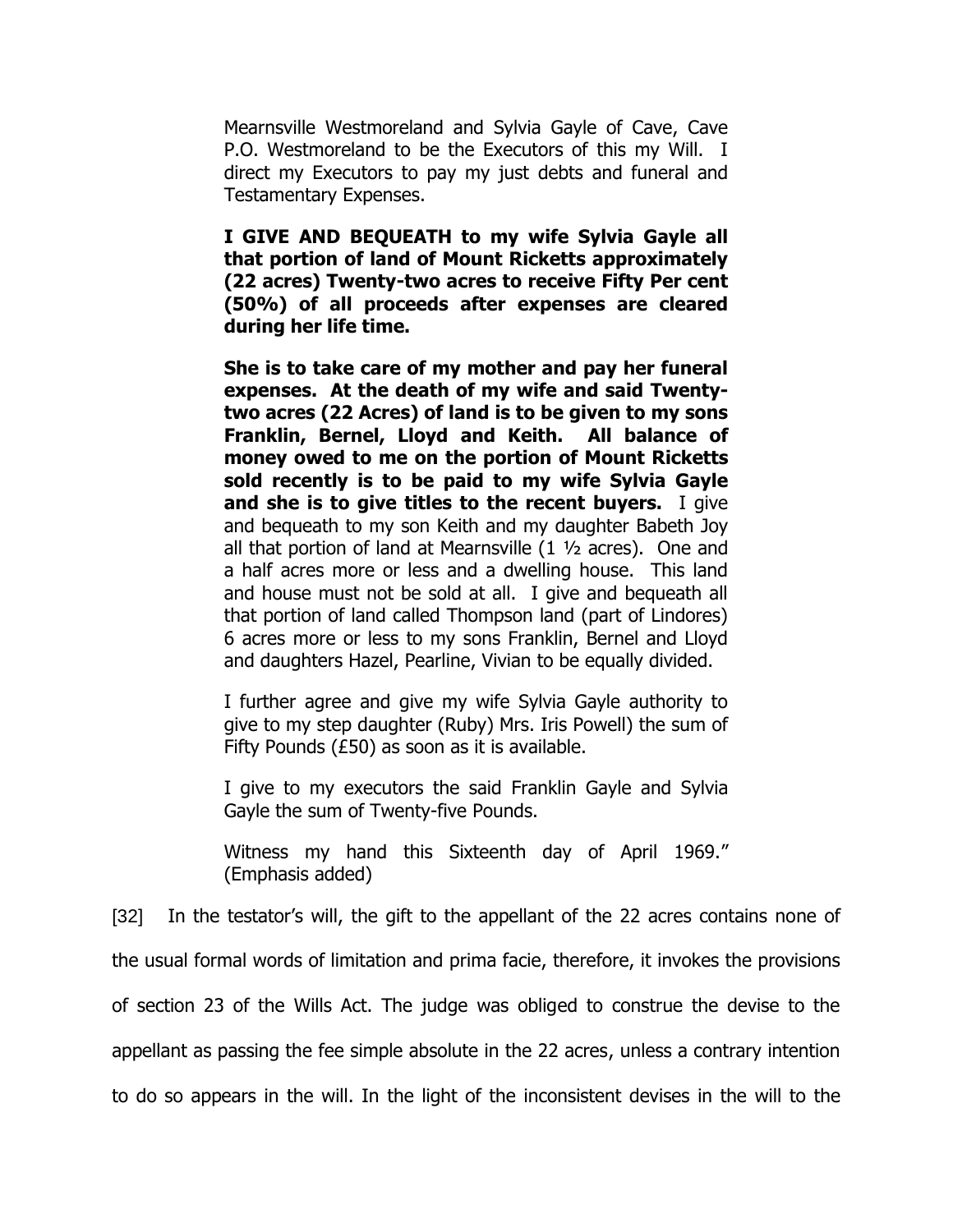appellant and to the sons of the testator, of the same property, the question for the judge was what was the nature and extent of the estate given to the appellant under the will. This could only be ascertained by considering the intention of the testator when he made his will by the words he used.

[33] The objective of construing a will is to give effect to the intention of the testator. The testator"s intention is to be gleaned from a reading of the entire will and not only from those provisions which have given rise to a dispute. See Theobald on Wills, 15<sup>th</sup> edition, Sweet & Maxwell, 1993 at 199 and Perrin v Morgan [1943] AC 399 at 406.

[34] In **Re Potter's Will Trust** [1944] Ch 70 at 77 Lord Greene stated that:

"It is a fundamental rule in the interpretation of wills that effect must be given, so far as possible, to the words which the testator has used. It is equally fundamental that apparent inconsistencies must, so far as possible, be reconciled and that it is only when reconciliation is impossible that a recalcitrant provision must be rejected ..."

[35] In **Grey v Pearson** [1843]-60] All ER Rep 21 at 36, Lord Wensleydale, who

preferred the literal approach to construing wills, stated what came to be known as the

"golden rule" when he said that;

"…[In] construing wills, and indeed statutes, and all written instruments, the grammatical and ordinary sense of the words is to be adhered to, unless that would lead to some absurdity or some repugnance or inconsistency with the rest of the instrument, in which case the grammatical and ordinary sense of the words may be modified so as to avoid that absurdity or inconsistency, but no further."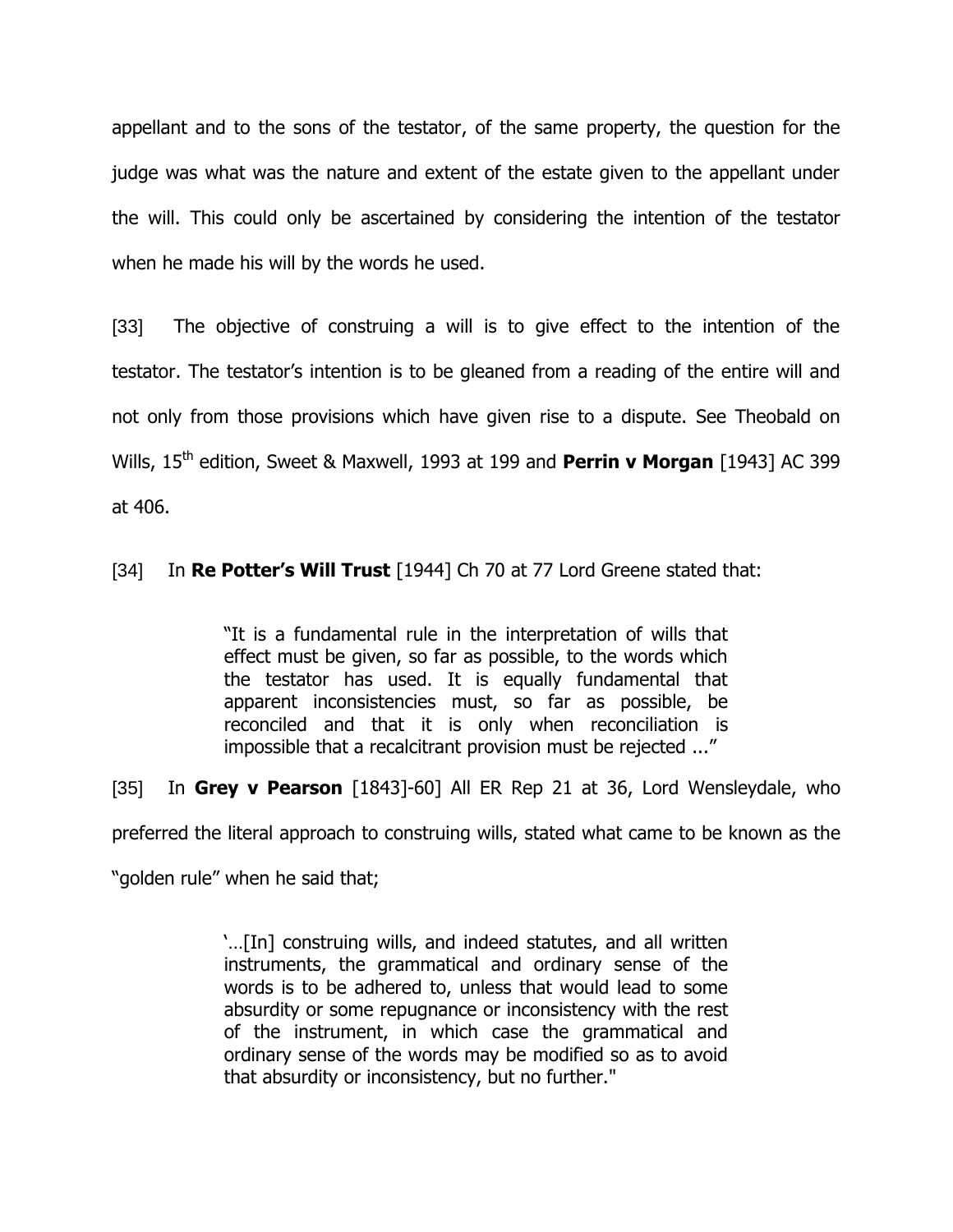[36] In **Charles v Barzey** [2002] UKPC 68 the Board was hearing an appeal from Dominica involving section 29 of the Dominican Wills Act (which is also in pari materia to section 23) and the validity of a provision in a will devising a fee simple estate, subject to a life interest in part of the property. Lord Hoffman said;

> "[6] The interpretation of a will is in principle no different from that of any other communication. The question is what a reasonable person, possessed of all the background knowledge which the testatrix might reasonably have been expected to have, would have understood the testatrix to have meant by the words she used..."

[37] If the testator uses words or expressions which are unambiguous and which when read into the will as a whole, creates no difficulty or ambiguity in construction, those words are to be given their ordinary meaning. Words in the will are to be read in their ordinary grammatical sense unless it leads to an absurdity, repugnance or inconsistency with the clear intentions of the testator as gleaned from reading the entire will.

[38] In determining the intention of the testator from the words used in the will, the court is not bound by precedent except to the extent that the decision is based on some principle of law. In **Grey v Pearson** Lord Wensleydale opined at page 37 that the court is only bound by decided cases for the purpose of securing, as far as possible, a degree of certainty in the administration of the law. However, where the determination of the whole matter is not based upon a rule or principle of law but simply on the meaning of the words in one will, which are entirely different from those used in another, the words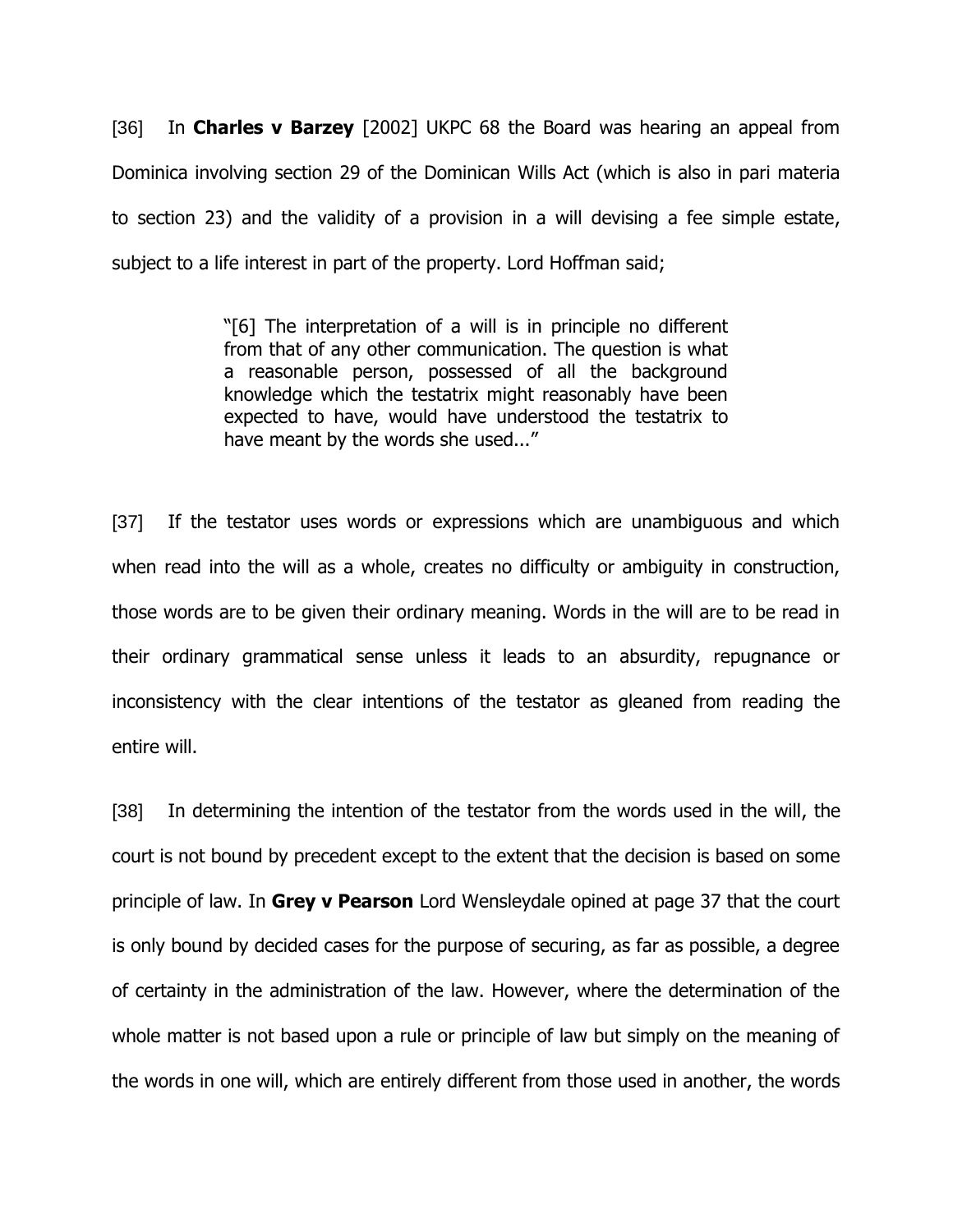used in the one, will seldom be any guide to the construction of the words used in the other. In **Gravenor v Watkins**, which considered words used by a testator to show a contrary intention that the fee simple should pass other than in remainder, Bovel CJ was of a similar view. That case was affirmed on appeal. These statements appear to me to make good sense.

[39] In construing the will in the instant case, the judge correctly stated that precedents are unhelpful except in so far as they state a principle of law. In this regard, the judge was correct in finding that the case of **DaCosta v Warburton**, on which the appellant relied, was of little assistance in interpreting the will in the instant case, as the words used in that will were entirely different.

[40] Having considered the words used in the will in the instant case, I agree with counsel for the respondents that the words are clear and unambiguous and, in and of themselves, present no difficulties. Indeed, in this case, the judge below found no difficulties with the words used by the testator.

[41] The judge did not specifically mention that he was applying section 23 of the Wills Act in his judgment. However, in paragraphs 19-22 of his decision, the judge thoroughly examined the passages in **DaCosta v Warburton** which dealt with the applicability of section 23.

[42] In **DaCosta v Warburton** this is how Smith JA explained the effect or operation of section 23 at 526 C: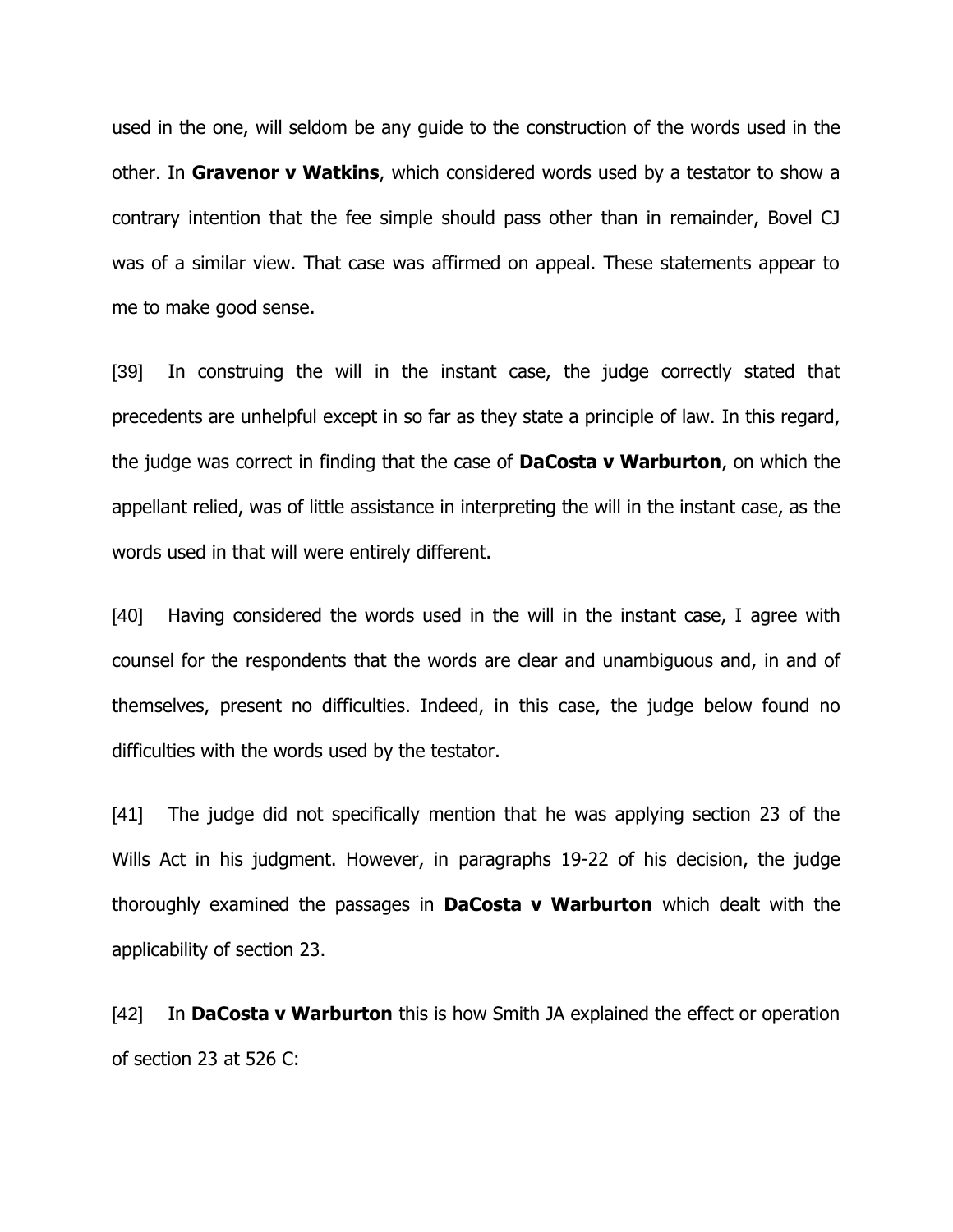"In my opinion, the contrary intention referred to in s 23 is not so much a disposition or direction which shows an intention that some person other than the original devisee should benefit, as one from which it can reasonably be inferred that the testator did not intend that the devisee should take the whole estate or interest in the real estate devised which he had power to dispose of by will. Such an inference can only be drawn, in my view, if it can be ascertained with certainty that a recognisable estate or interest, inconsistent with the estate or interest previously devised, has been created in favour of some other person."

[43] Further on at F he said:

"I hold that the conditions under which the grandchildren are to benefit are too uncertain to amount to a contrary intention such as can validly displace or cut down the *prima* facie fee simple estate created by s. 23 in favour of the widow. The widow, therefore, takes the fee simple free from the conditions, which now become repugnant."

[44] After thoroughly examining that decision, the judge said at paragraph 24:

"From what has been said, there can be no doubt that the actual wording of the will is, quite literally, the most decisive factor."

[45] It is clear, therefore, that although the judge did not expressly refer to section 23 implicit in his analysis was a consideration of the requirements of the section. The judge looked at the words used by the testator in the will in order to determine whether there was a contrary intention that the appellant was to take a fee simple absolute. The judge found that the gift of the 50% proceeds from the property and the gift over to the sons after the death of the appellant, meant that the testator intended the appellant to have only a life interest and did not intend the appellant to have a fee simple absolute. In doing so, he was doing what section 23 requires to be done, that is,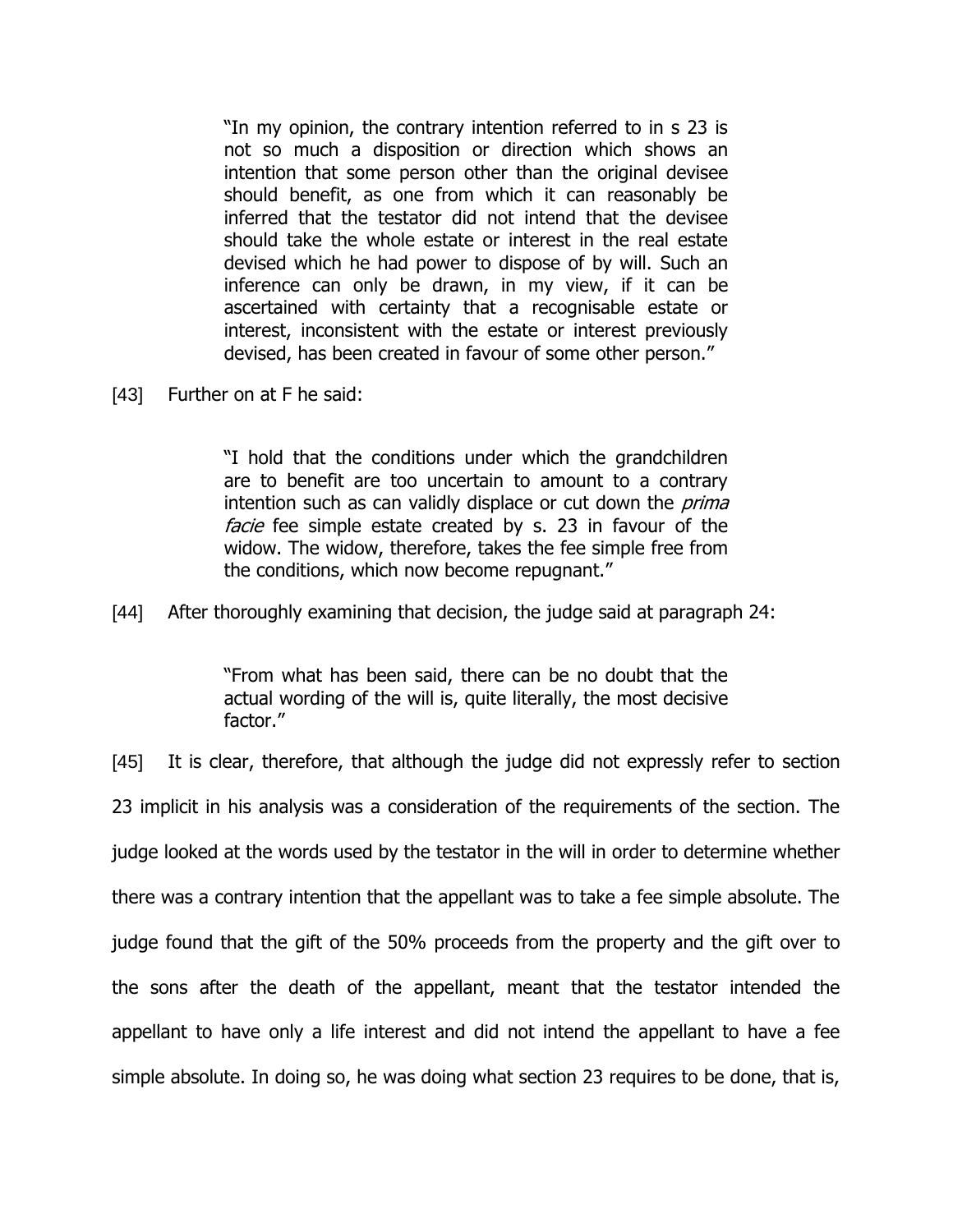ascertain whether there were words of limitation and, if not, determine whether there was a contrary intention that an absolute gift was intended by the testator.

[46] In this case, the words used in the will by the testator with regard to the 22 acres, indicate two clear intentions on his part. The first intent is to benefit the appellant, and the second intent is to benefit his sons. The expressed bequest to the appellant would, therefore, have stood as a devise in fee simple absolute, if there was not a later inconsistent devise to the sons. This later devise to the sons shows the testator"s intention that the appellant should take, not the fee simple which would result in the sons getting nothing, but a life interest, which means the sons take the fee simple absolute in remainder.

[47] It appears to me, in looking at the plain and unambiguous words used by the testator, and in reading the will as a whole, that the judge was correct to find that on a proper construction of the will, the words employed giving the appellant 50% of the proceeds during her lifetime and after her death the property to go to his sons, showed the extent of the interest he intended the appellant to have. Those words created a life interest for the appellant with the remainder in favour of the sons. Not only does this interpretation satisfy all the rules of construction of wills, it also gives effect to the testator"s intention without invoking or offending the principle of repugnancy (of which more will be said later on in this judgment), in the sense defined by Smith JA in **DaCosta v Warburton** and explained by the Privy Council in **Charles v Barzey**.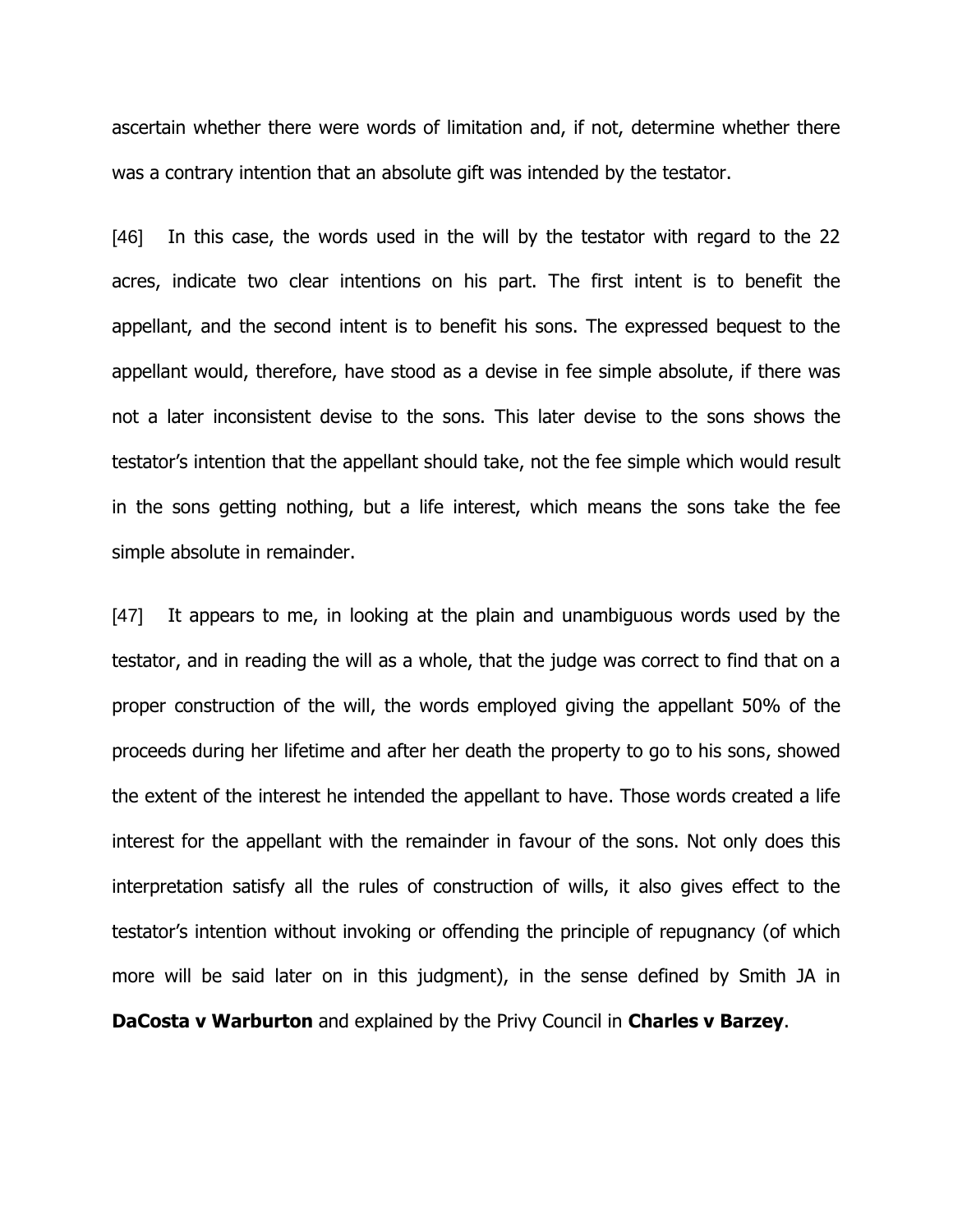[48] With respect to the complaint in ground (e) that the judge failed to consider the significance of the power to collect the outstanding sums from the purchasers of the 44 acres and to give titles to those purchasers; it is difficult to see how that power shows any intention for the appellant to take the 22 acres absolutely. There is nothing in those words giving the appellant that power, either by themselves or when read in the context of the entire will, which would lead inevitably to the conclusion that it meant that the testator intended the appellant to take the 22 acres absolutely.

[49] Although the testator gives the appellant the power to collect in the proceeds of the sale of the portion of lands sold before his death, there is no mention of what is to be done with the proceeds of the sale thereafter, other than she is to give title to the purchasers. It is not spelt out and is therefore subject to speculation. That portion of land previously sold has no further connection to the 22 acres, except that it is the larger portion to be subdivided from the smaller 22 acres remaining after the sale. I cannot see what significance it could have with regards to the nature of the interest in the 22 acres given to the appellant by the devise in the will.

[50] The judge, therefore, made no error in not attaching any significance to those powers given to the appellant when he sought to determine the intention of the testator with respect to the 22 acres of land.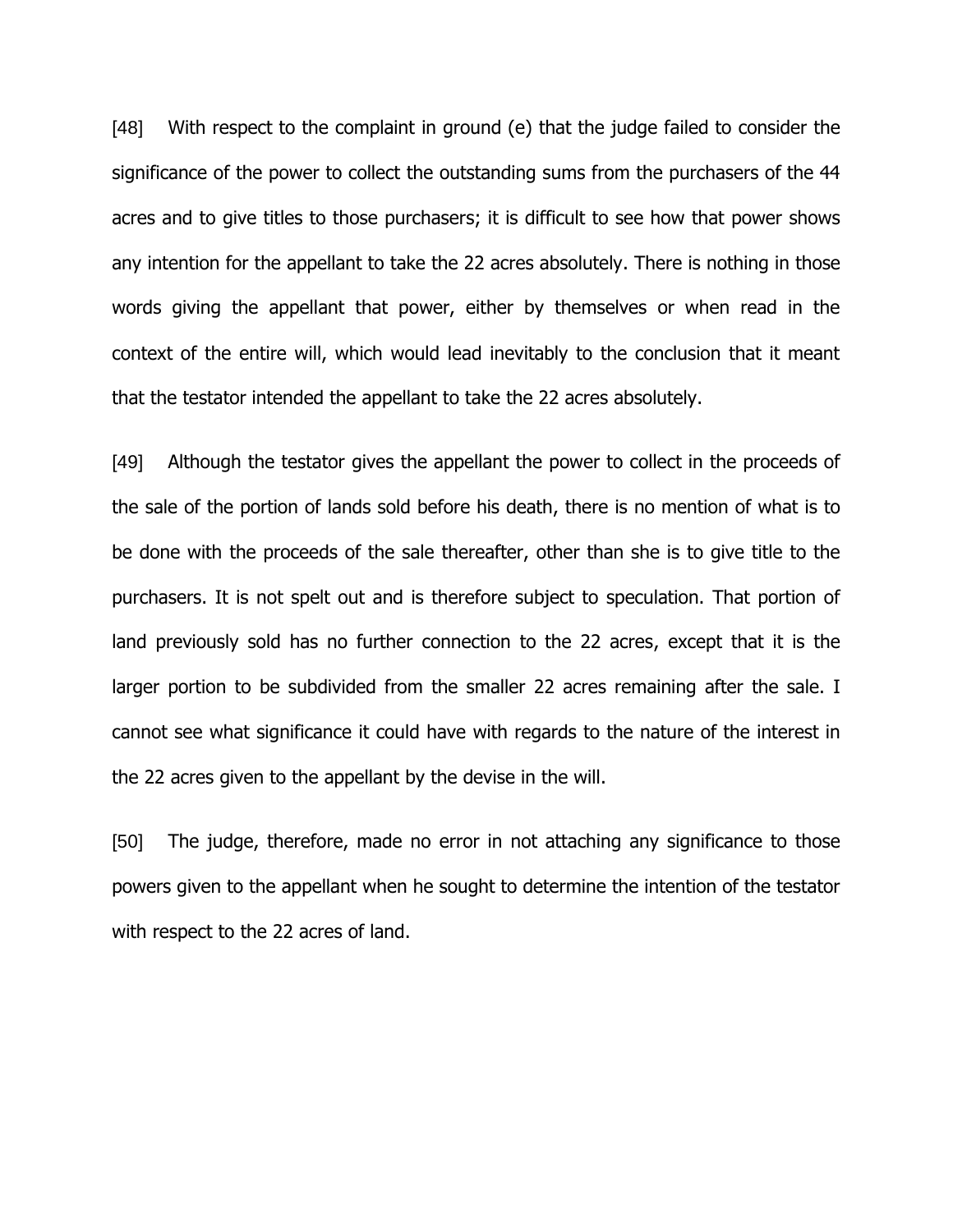**Did the judge err in considering the devise of the fifty percent of the net proceeds from the property to the appellant during her lifetime as a qualification and a restriction rather than as being repugnant to the absolute gift?-ground (a)**

[51] Counsel Mr Palmer submitted that the judge erred in considering the words of the testator "to receive fifty percent (50%) of all proceeds after expenses are cleared during her lifetime" as a qualification and a restriction on the absolute gift to the appellant rather than viewing it as repugnant to the absolute gift. Counsel argued that those words could not qualify or restrict the absolute gift to the appellant and must be repugnant to that prior gift, as it creates a clear ambiguity. Counsel also argued that clear words were not to be controlled by subsequent ambiguous words and that a prior absolute gift is not distorted by a later gift in the same or subsequent testamentary instrument.

[52] Counsel also relied on the proposition made by Fox JA in **DaCosta v Warburton** at 523 that, where there is a devise in fee simple, a subsequent condition which purports to alter the normal process of devolution by creating a gift over at the moment of devolution was repugnant to the absolute estate previously given and was, therefore, void. Counsel submitted that as a result of the application of this principle, the subsequent conditions in the will in relation to the 22 acres after it was devised to the appellant, altered the normal process of devolution and were therefore void. Further he argued, if those conditions were upheld it would create at one and the same time, an absolute gift, a gift of a life interest, and a 50% gift of proceeds, with the remaining 50% in intestacy. He argued that this would create a gap in the interest and this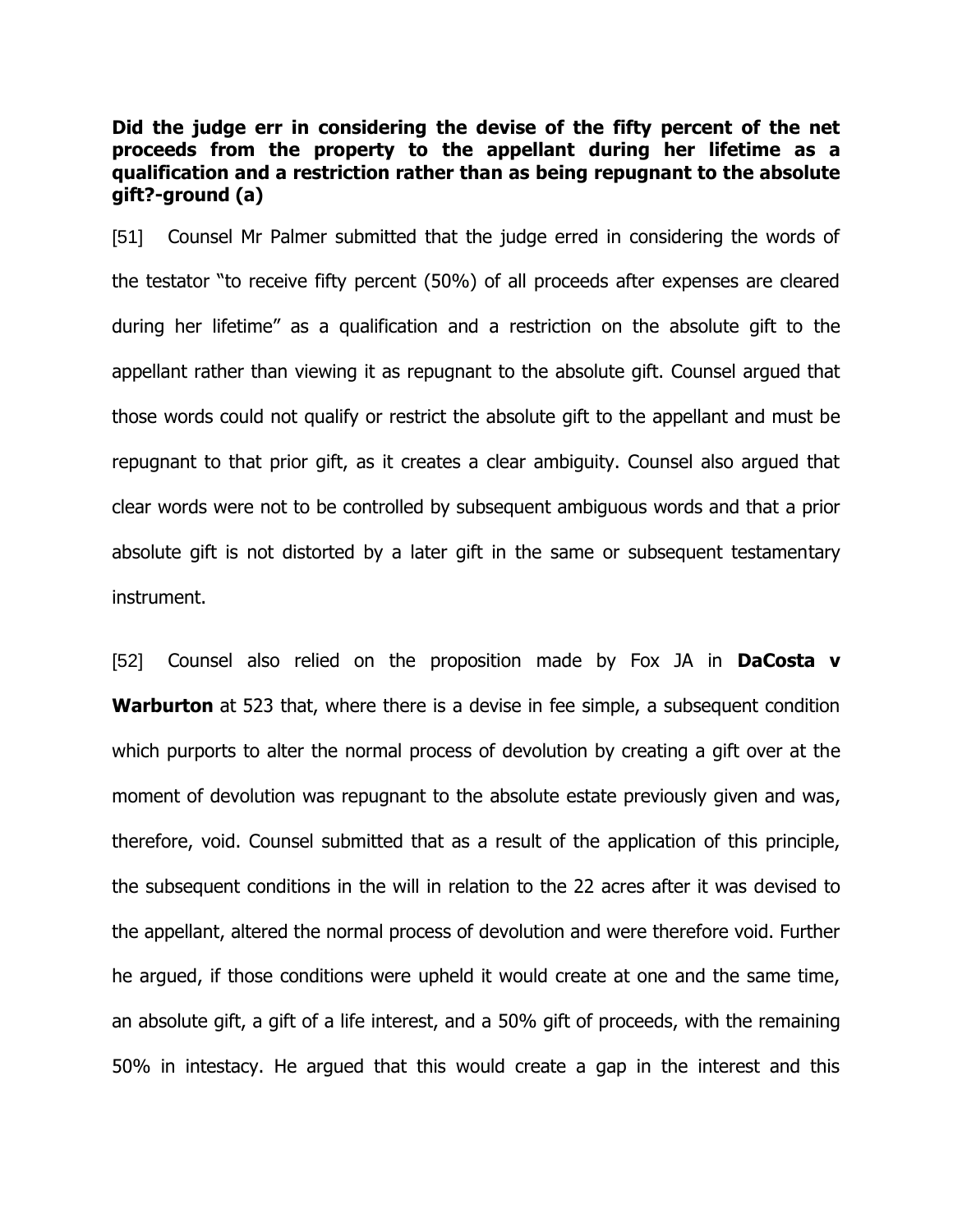inconsistency would make the gift void for repugnancy. Therefore, counsel argued, the former absolute gift should take precedence.

[53] In concluding, counsel submitted that the proper interpretation of the will of Clifford Gayle is that the appellant was given an absolute interest in the fee simple and power to dispose of the property. Further, that the other provisions which state that the appellant is to receive 50% of the income and that after her death the 22 acres are to go to his children are void for repugnancy. Counsel stated that, in any event, the gift of 50% of the proceeds would be void for repugnancy as the property did not generate income so that there was no income for the appellant to receive.

[54] Counsel Mr Williams argued that the appellant's entire arguments were "inherently fallible" and flawed as they were based on the "debunked" premise that there was an absolute gift. Counsel submitted that the plain, ordinary sense and meaning of the "complete words and thought" in the will showed that there was no absolute gift to the appellant and that she was intended to take only a life interest. Counsel asserted that it would follow from that that there was no repugnancy and the judge was correct to so find.

[55] Counsel contended further, that the words in the will had to be given their natural and ordinary meaning. He submitted that the provisions in the will had to be read as a whole and not in isolation of each other. When so read, counsel argued, the words are clear and unambiguous and were not in conflict with any other provision in the will. It meant therefore, counsel submitted, that there was no repugnancy. Counsel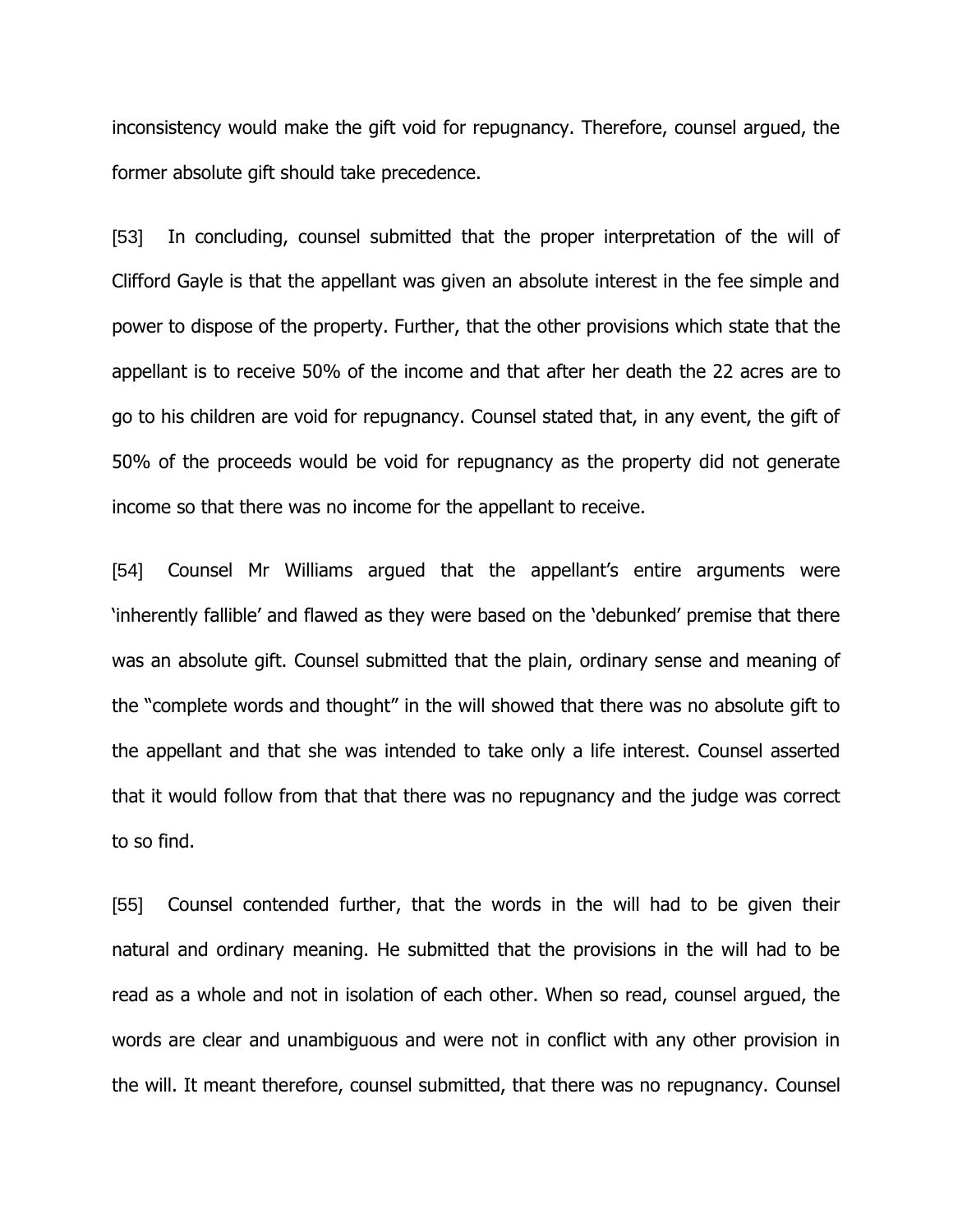relied on Lord Wensleydale's statements in Grey v Pearson and this court's decision in **Special Sergeant Steven Watson v The Attorney General et al** [2013] JMCA Civ 6 at paragraph [20] where this court applied Lord Wensleydale"s "golden rule" of construction.

### **Analysis**

[56] In looking at this ground of appeal, this court must consider whether the judge erred in not applying the doctrine of repugnancy to find that the words used by the testator to limit or qualify the gift of the fee simple to the appellant were repugnant to that gift and therefore the gift over to the sons was void.

[57] The doctrine of repugnancy is only applicable where it is first found that the fee simple estate has been devised to one beneficiary but the testator goes on to make provision for a gift over of the same property which is inconsistent with or impinges upon the rights of the beneficiary to the fee simple estate, in a manner which the law will not allow or cannot recognise. Such a provision does not affect the nature of the interest given but only infringes the rights of the beneficiary in the use or enjoyment of the property in a manner which is void in law.

[58] This was how Smith JA in **DaCosta v Warburton** dealt with the application of the doctrine of repugnancy at pages 525 I to 526 :

> "…One has to be careful here of arguing in a circle. It seems to me that any direction in a will which has the effect of cutting down a *prima facie* fee simple estate created by s. 23 can properly be said to be repugnant to that estate. But such a direction is not necessarily void for repugnancy. Take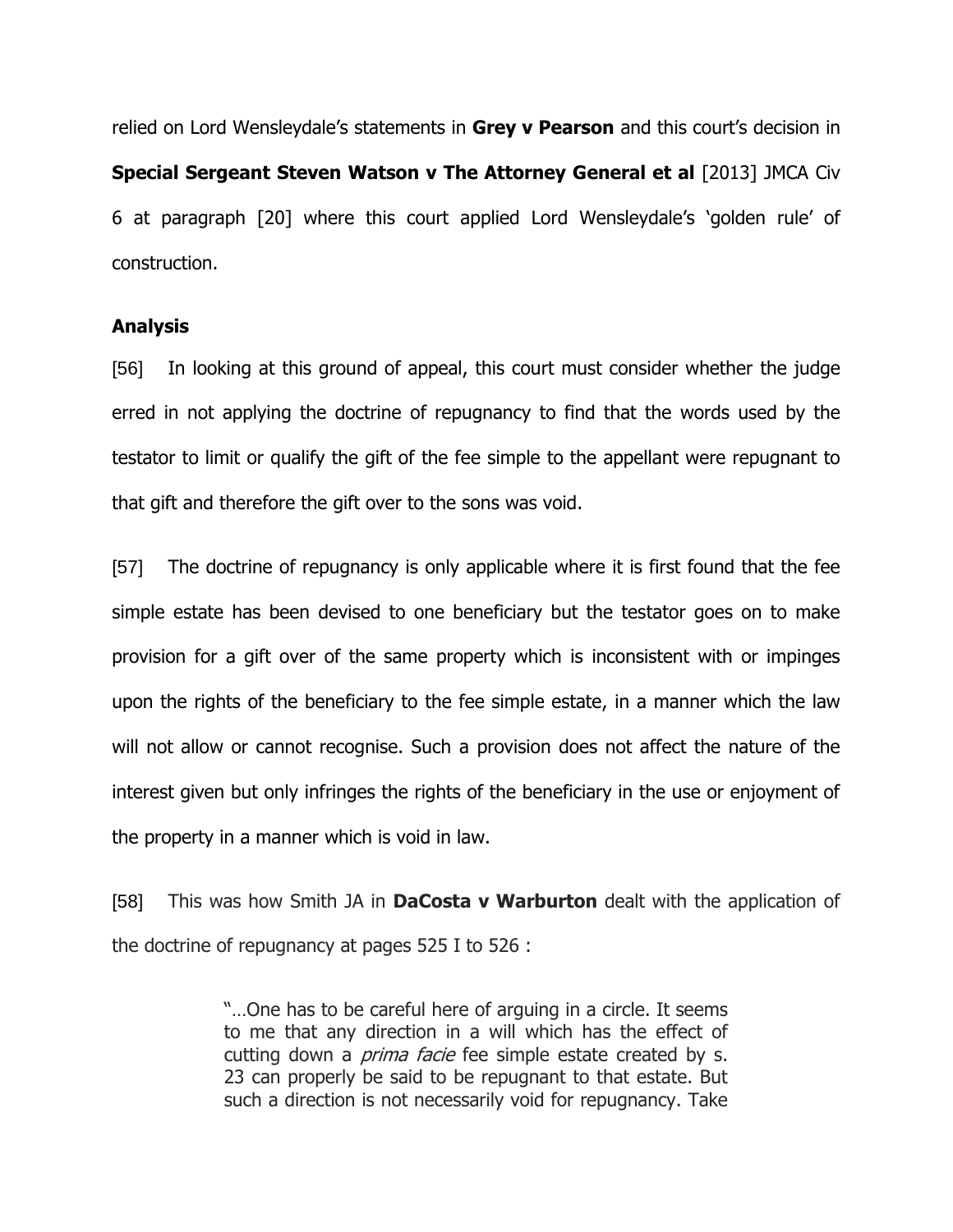a case where a testator says: "I give my property at Billy Dunn to my wife." This is followed by other bequests and devises. Then the will says: 'on the death of my wife my property at Billy Dunn shall go to my son John and his heirs'. Surely, this last devise is repugnant to the *prima facie* fee simple created by s. 23 in the wife's favour! But it nevertheless shows a contrary intention and the wife gets a life interest only. It could not, ex hypothesi, be said that the devise to the son is void for repugnancy therefore the wife takes the fee simple. **In other words, it must first be established that an absolute interest has been created before the question of repugnant conditions can arise."** (Emphasis added)

[59] Fox JA, in his judgment, took the view that the direction in the will in **DaCosta v** 

**Warburton** for the wife, who was given the fee simple, to give a part of the proceeds

to the grandchildren in the event she sold the property before her death, failed, as it

was incompatible with the incidents of ownership. He took the view that the doctrine of

repugnancy defeated any intention to benefit the grandchildren.

[60] Graham-Perkins JA, the third member of the court in **Dacosta v Warburton**, in explaining the doctrine said at 529 F:

> " …Firstly, it is beyond debate that where a testator seeks to attach to an absolute gift a condition or qualification that may be characterised as repugnant, such condition or qualification will not be allowed to take effect notwithstanding that in the result the intention of the testator will be defeated…"

[61] In **Charles v Barzey** Lord Hoffmann, giving the judgment of the Board, declined to express any view as to whether the decision in **DaCosta v Warburton** was right but went on to explain the meaning of the doctrine of repugnancy as it was discussed in that case and said at paragraphs 11 and 12: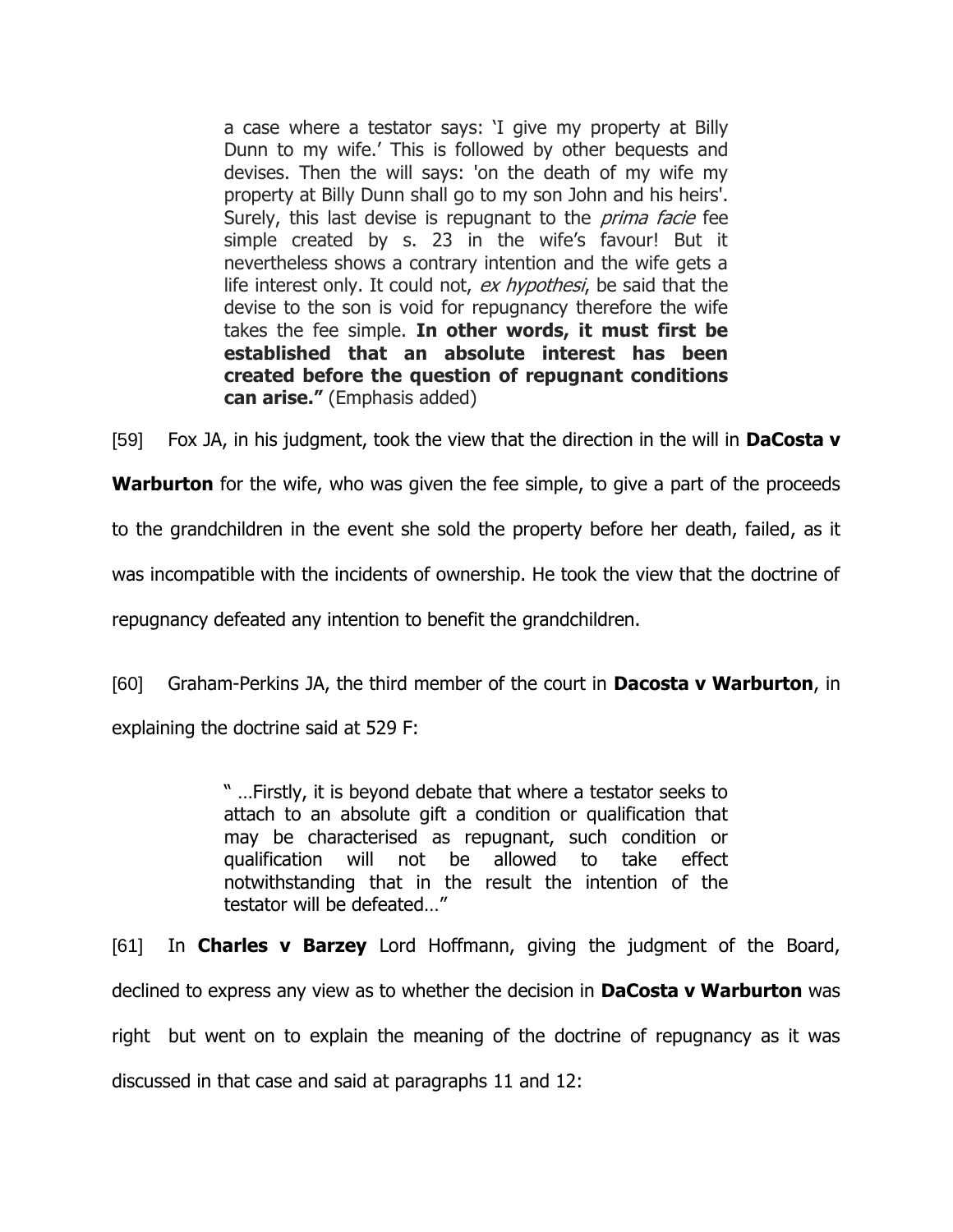"[11] the second argument relies upon the doctrine of repugnant conditions, as discussed by the Court of Appeal in daCosta v Warburton [sic] (1971) 17 WIR 334. This doctrine is based upon the proposition that there are certain forms of disposition which the law will not allow. For example a gift which might vest more than twenty-one years after the death of a life in being was void at common law because it was considered contrary to public policy to allow gifts to take effect at remote dates in the future. A provision for the divesting of property on bankruptcy is void because it is contrary to the policy of the bankruptcy law. **Then there are dispositions which the law of property similarly cannot accommodate. There are limited number of interests which can exists as interests in property, and attempts to create interests unknown to the law are ineffectual. Thus a gift of land in fee simple subject to a condition that it shall not be alienated passes an unconditional fee simple. The condition is void because the law does not recognize such an interest as an inalienable fee simple. Another way of making the same point is to say that such a condition is repugnant to the nature of a fee simple.**

[12] These rules, of which many other examples could be given, are not rules of construction. They are substantive rules of public policy which prohibit certain kinds of dispositions, or the imposition of certain kinds of conditions. In principle, the application of these rules of public policy comes after the question of construction. One first ascertains the intention of the testator and then decides whether it can be given effect. But nowadays the existence of the rules of public policy may influence the question of construction. If the testator"s words can be construed in two different ways, one of which would be valid and the other void, then unless the testator obviously did not intend to make the kind of gift which is valid, the court will usually be inclined to construe his will in that sense…" (Emphasis added)

[62] The question for the court in **DaCosta v Warburton** was whether the law of property could give effect to the testator"s intention to make a gift over to his grandchildren in the manner in which it was devised in the will. The issue with the gift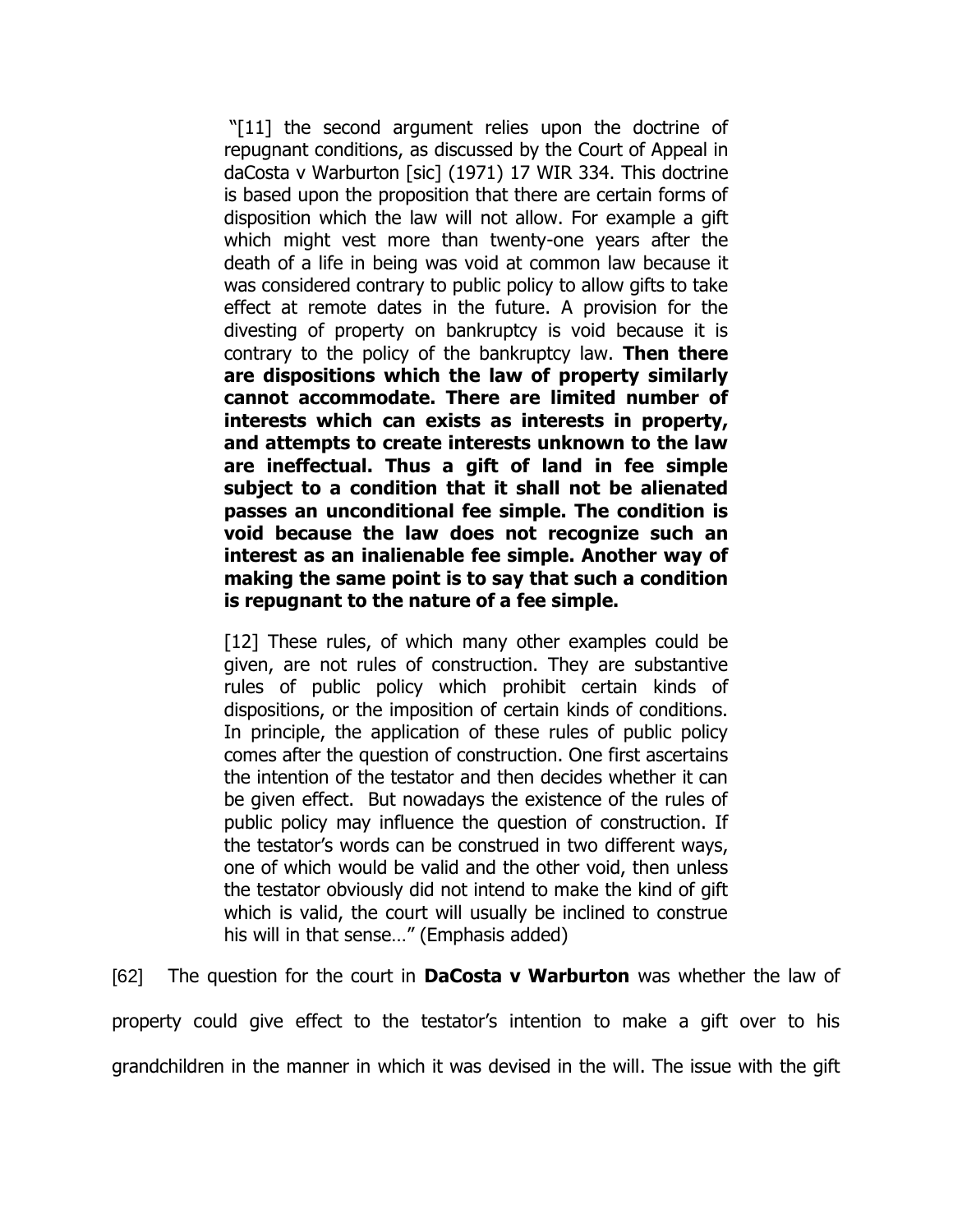over in that case was that it did not conform to any recognisable interests in the law of real property. The devise to the grandchildren was inconsistent with the testator's wife taking a fee simple, as they too would take a fee simple at the same time. As Lord Hoffmann said, it was not possible under the law of real property to have two fee simples in the same house; and that was only one of the problems with the devise in

**DaCosta v Warburton**. Lord Hoffmann referred to the others at paragraph 15 of his judgment, which it is not strictly necessary for me to enumerate here.

[63] The judge in the instant case addressed the issue of repugnancy in this way:

"In interpreting wills the Court of Appeal set out the steps and the way in which the doctrine of repugnancy operates. Fox JA made the important point that while it is true to say that the doctrine of repugnancy (which is the principle relied on by Mr Palmer) applies to the construction of wills the starting point is always to decide "the extent and nature of the estate intended to be given to the wife" (page 523 F)."

[64] The judge then correctly went on to look at the words used by the testator in the will to ascertain the "extent and nature of the estate intended" for the appellant.

[65] It is clear from the provisions in the will relating to the 22 acres of land that the testator intended the appellant, his wife, to benefit. However, the issue, as it was in **DaCosta v Warburton**, is what was the extent and nature of the estate that was being given to her. When all the provisions relating to the 22 acres of land are examined, it is clear that the judge was correct to hold that only a life interest had been intended and that was the nature and extent of the devise to the appellant. This is because the words used by the testator, including where he said that "[at] the death of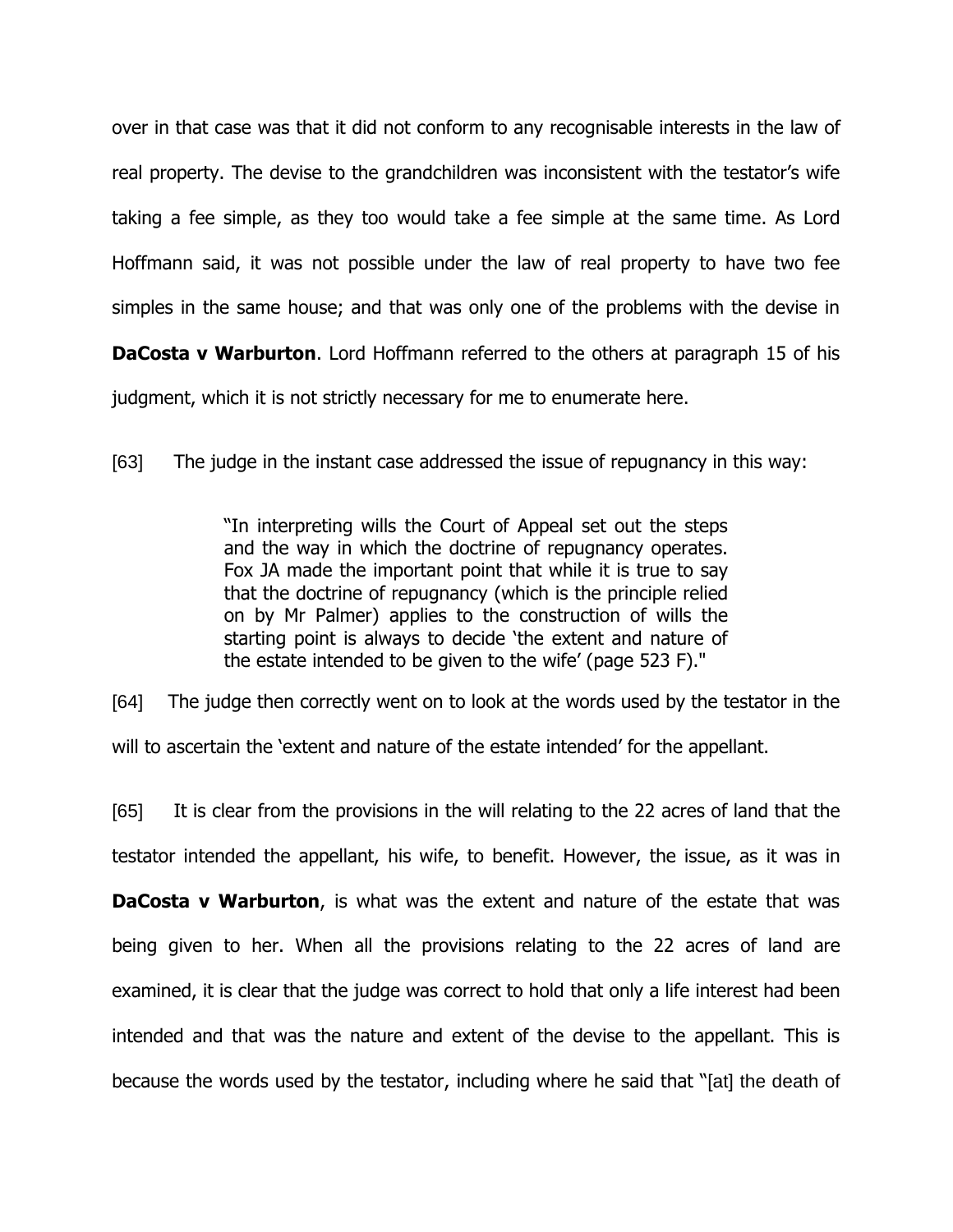my wife the said Twenty-two acres (22 Acres) of land is to be given to my sons Franklin, Bernel, Lloyd and Keith", were inconsistent with the prior gift of the 22 acres of land to the appellant and showed an intention that she was to take the gift of a life interest only. This had the effect of creating 'a recognisable estate or interest' and the doctrine of repugnancy was therefore not applicable.

[66] Therefore, although the words, "I GIVE AND BEQUEATH 22 acres of land to my wife', would normally operate, by virtue of section 23 of The Wills Act, to pass to the appellant the fee simple absolute, there are provisions in the will, when read as a whole, which show that the intention of the testator was for the appellant to take a lesser estate.

[67] It is true that the devise by the testator of the 50% net proceeds is prima facie repugnant to the grant of a fee simple absolute. The judge recognised this to be so, when he said;

> "It would not make sense to interpret this to mean, Mrs Henry received an absolute gift but during her lifetime she could only use fifty percent of the net revenue. This is inconsistent with an absolute gift. One of the characteristics of an absolute gift is that the beneficiary has full rights of free disposition of gift and proceeds from gift."

[68] It is also true that the gift over to the sons is inconsistent with the prior gift to the appellant. However, as recognised in **DaCosta v Warburton**, the fact that the gift over is inconsistent or even, to use the term loosely, repugnant, does not necessarily make it void for repugnancy. It depends on the words used by the testator and his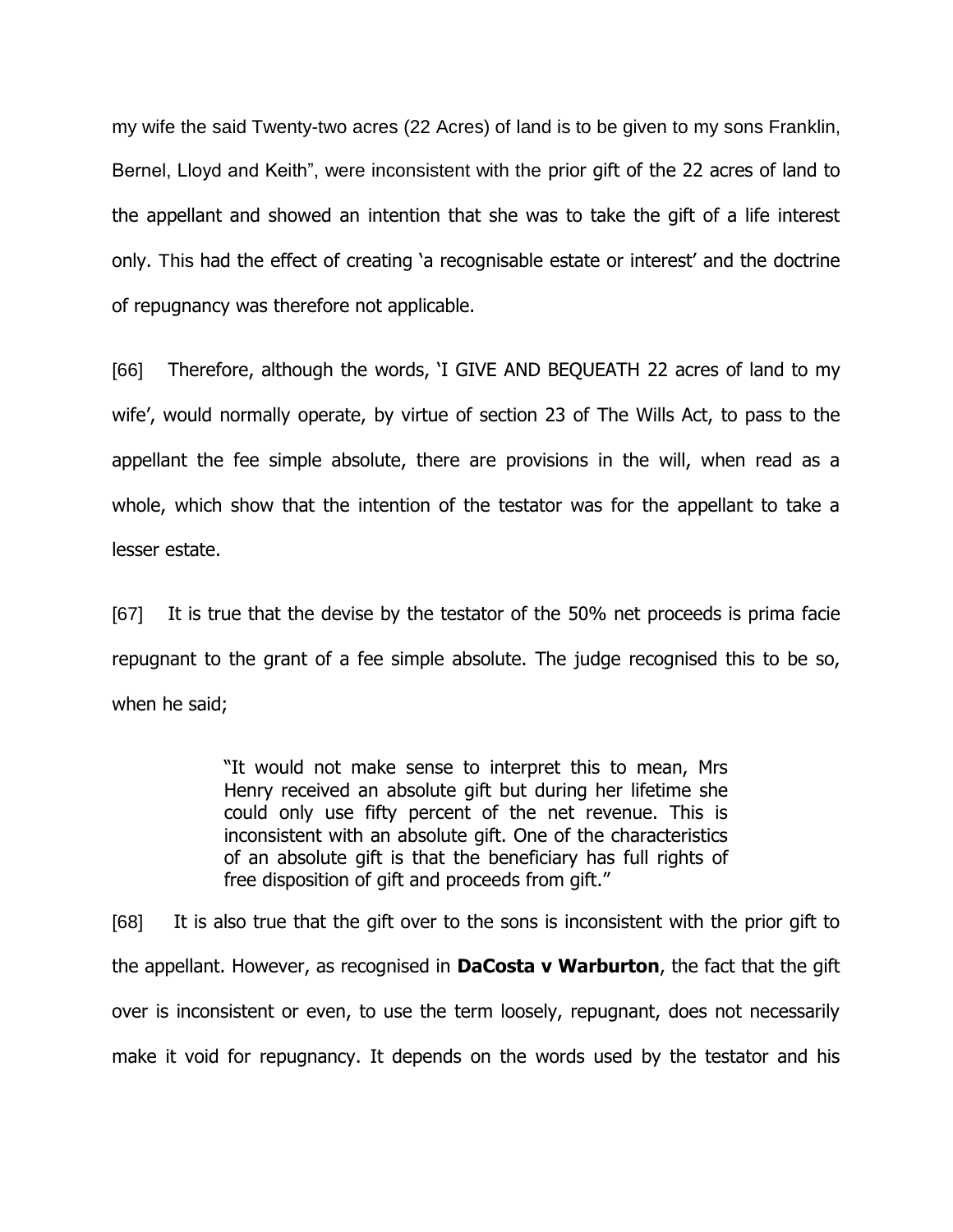intention at the time the words were used. As the judge stated, "the words are read as a whole and interpreted in their context".

[69] Despite the suggestion by the appellant"s counsel that the judge was wrong to construe the 50% proceeds as a limitation on the absolute gift rather than as being repugnant to it, it is difficult to see how the judge could have construed those words other than as a limitation on the absolute gift. A person who has the fee simple estate has the right of enjoyment of the income and capital from that estate. There can be no such prohibition on that right placed on the owner of the fee simple estate. However, the limitation placed on the enjoyment of such a right seen from the words used by the testator, along with the other provisions in the will relating to the gift over to the sons which are inconsistent with the fee, can provide evidence that a fee simple estate was not intended. It was therefore, proper and correct for the judge to view that provision regarding the 50% proceeds, as inconsistent with an absolute gift, along with those other provisions in the will, which made it clear that it was not the intention of the testator to give the appellant the fee simple absolute estate in the 22 acres.

[70] When taken as a whole, the words used in the will in this case, that the land is to go to the testator"s sons after the death of the appellant, which follow the grant to the appellant of the right to the 50% of the net income from the estate during her lifetime, makes it clear that the testator intended the appellant to benefit from a life interest and did not intend to pass the fee simple absolute to her. Although giving the fee simple absolute to the sons in remainder may appear inconsistent with the gift to the appellant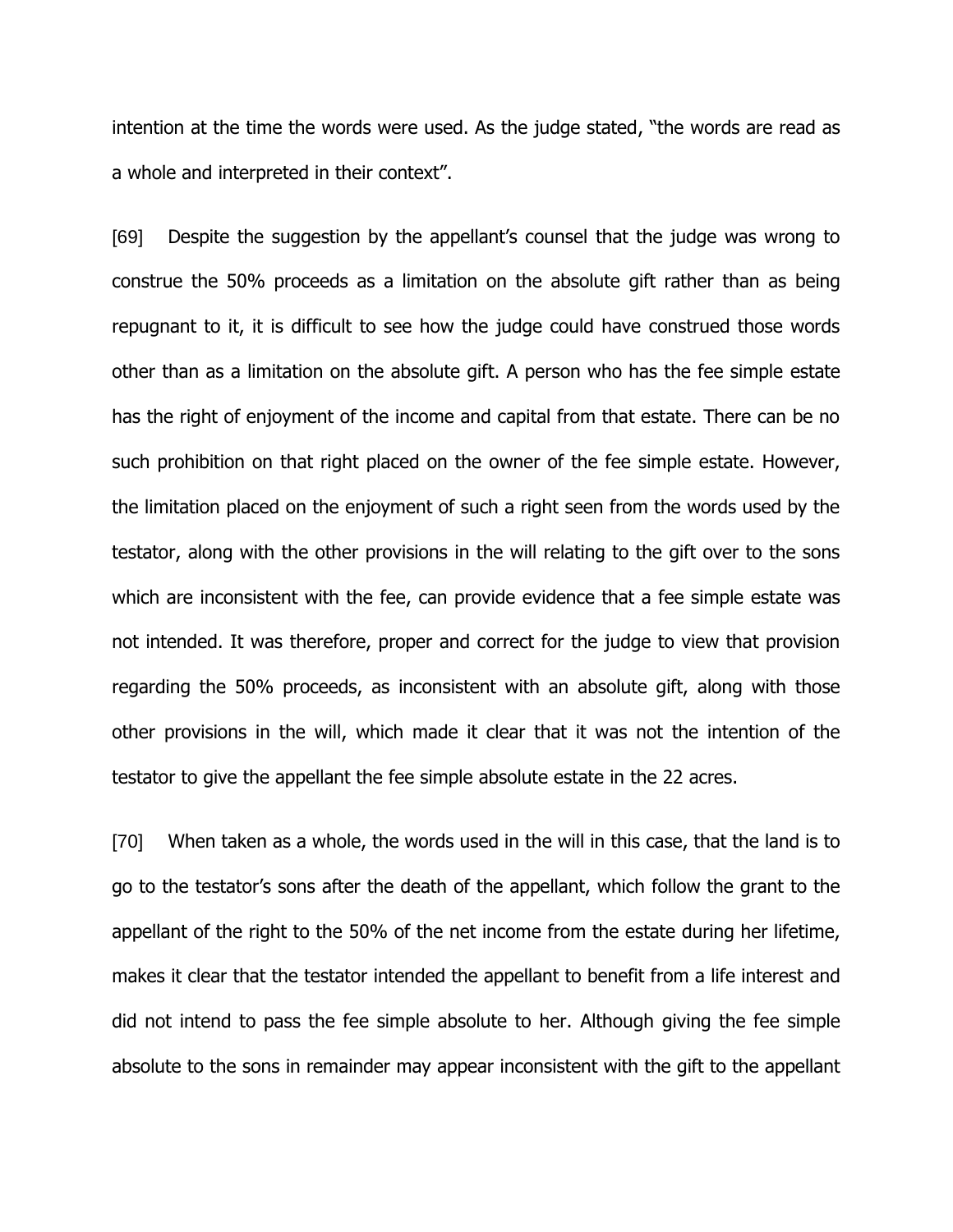that she would otherwise have taken by virtue of section 23 of the Wills Act, it is not void for repugnancy. This is because not only does it show a contrary intention that the appellant should take the fee simple but it is a common form of disposition known to the law of property and regularly accommodated by it.

[71] In fact, the example used by Smith JA in **DaCosta v Warburton** at paragraph 525, which has been quoted at paragraph [54] above, is a similar fact pattern to the instant case. Lord Hoffmann in **Charles v Barzey** referred to Smith JA"s statement at 525 as a warning (not heeded by the Court of Appeal of Dominica). Lord Hoffmann also referred to the common form of the gift over of a fee simple after a prior life interest when he said at paragraph [17]:

> "…A gift of fee simple in remainder subject to a prior life interest in the whole or part of the property in favour of someone else, is an extremely common form of disposition. In their Lordship" s opinion, the Court of Appeal did not heed the warning of Smith JA in daCosta's [sic] case".

[72] As stated earlier, a fee simple in remainder after a prior life interest, being one which is recognizable in law and one which the laws of conveyance can accommodate, the doctrine of repugnant conditions would not be applicable to the provisions in the will in this instant case.

# **Did the judge err in his treatment of the other 50% of the proceeds from the property not mentioned in the will-grounds (b), (c) and (d).**

[73] Counsel Mr Palmer argued that the judge erred in finding that the testator intended that the other 50% was to take care of his mother and pay her funeral expenses, as there was no such expressed intention by the testator in the will. By doing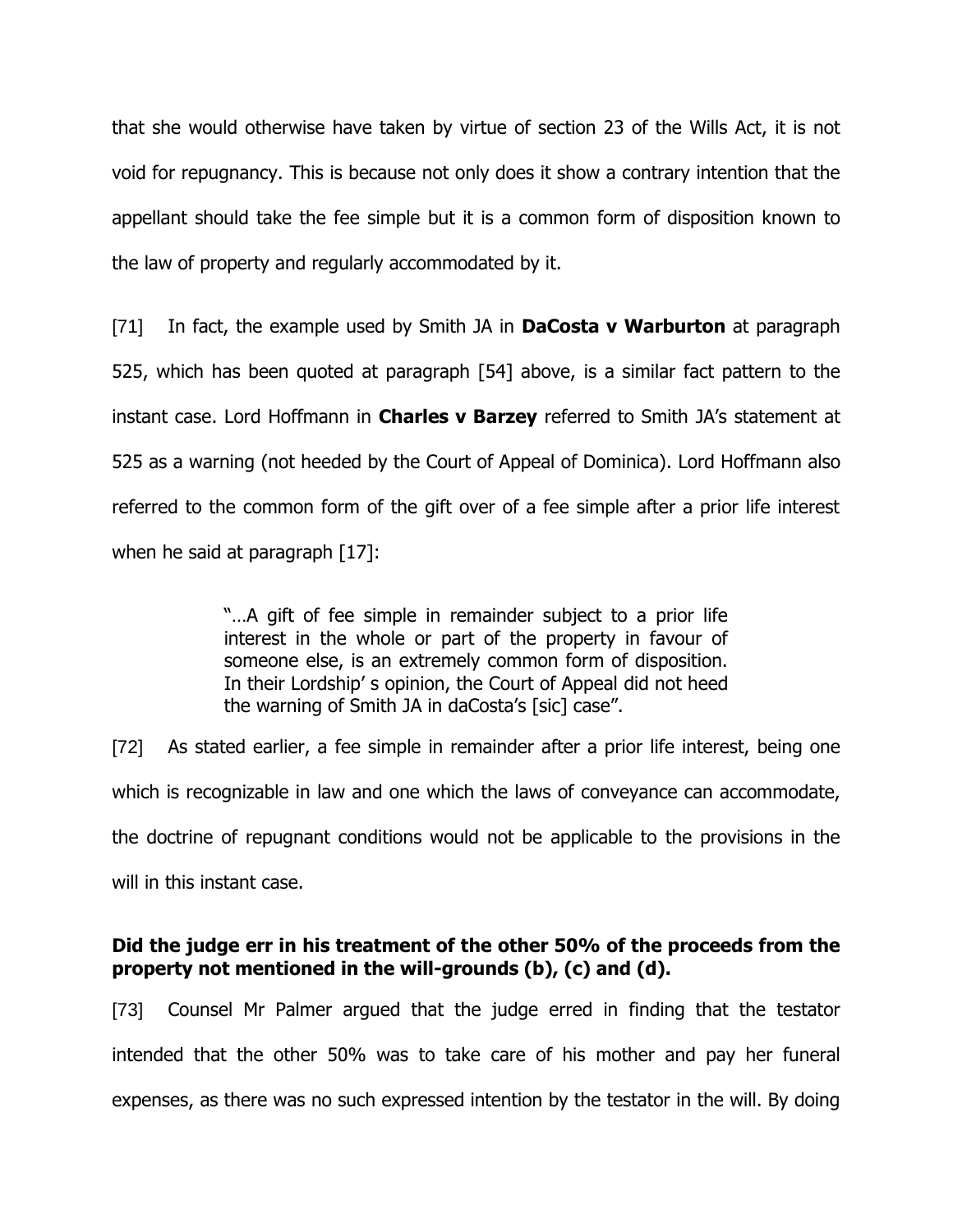this, counsel argued, the judge was filling a gap and he is not allowed to do this. Counsel submitted that the condition regarding the balance of the 50% was too uncertain to amount to a contrary intention to displace the absolute gift of the fee simple.

[74] Counsel also argued that an interpretation that disposed of the entire interest should be preferred over one that leaves a gap, as in the instant case, where, according to him, there is no provision in the will regarding the remaining fifty percent of the profits or earnings after expenses from the property. Counsel argued further, that where on one interpretation there is a complete disposition of the whole interest and on another interpretation it leaves a gap in the interest, the court should be inclined to the disposition of the whole as intended.

[75] Counsel also submitted that the trial judge's findings with regard to the 50% proceeds from the land had no evidential basis as there was no evidence that the property generated any income. This he said would support the view that this part of the gift is void for repugnancy.

[76] Counsel's attention was then drawn by this court to a document at page 161 of the record titled "ESTATE CLIFFORD GAYLE-RECEIPTS AND PAYMENTS" regarding an accounting of the receipts and payments in relation to the testator"s estates for income from pimento sales, lumber sales, lime sales and other crops. Counsel pointed out that the document related to some other property, but declined to state which property that was. He went on to submit further that in any event, the judge did not indicate that this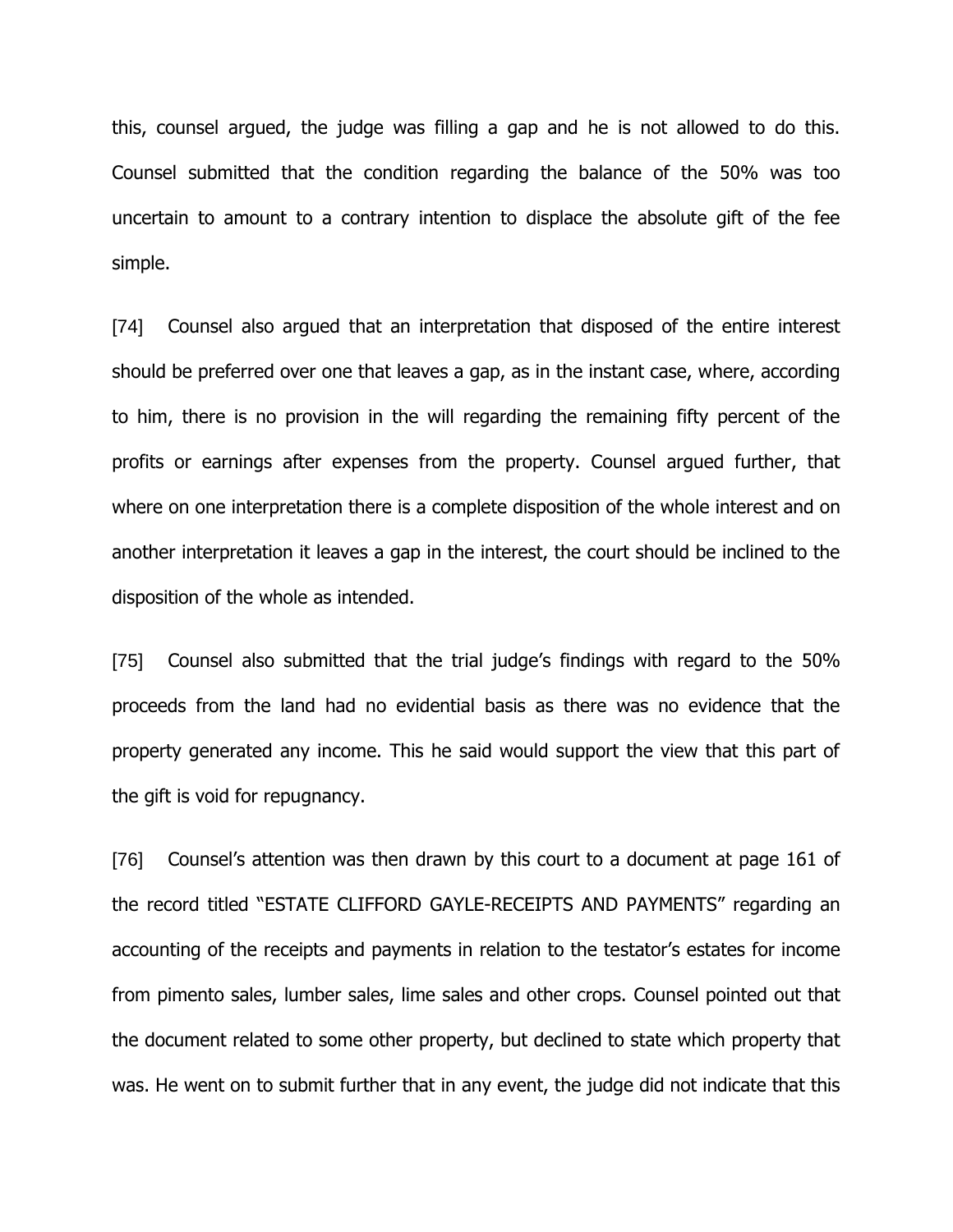document was the basis for his finding regarding the 50% of the proceeds from the property.

[77] Counsel Mr Williams argued for the respondent that these grounds of appeal were "inherently fallible" as they propose that some provisions in the will should be read disjunctively from the whole document. Counsel noted that the testator clearly intended to provide for both the appellant and his mother from the proceeds of the estate. Counsel also argued that the clear words of the will meant that: (a) the appellant was to retain 50% of the income from the property; (b) she was to use the other 50% to take care of the testator"s mother and to pay her funeral expenses; and (c) this was to continue as long as the appellant was alive.

[78] Counsel argued further, that in any event, even if this construction was wrong, the fact that there was no expressed residuary clause meant that the normal laws of intestacy would apply to the remaining fifty percent.

[79] Counsel submitted that the judge did not require any extrinsic evidence to construe the plain meaning of the words used in the will. Counsel also noted that the appellant had not provided any proof that the testator knew that the property was not generating income when he made the provision in the will. Counsel argued further that the 22 acres of land generated income and referred to an Auditor"s Report of the estate of Clifford Gayle dated 22 February 2011. However, this also was not considered by the judge, in his judgment.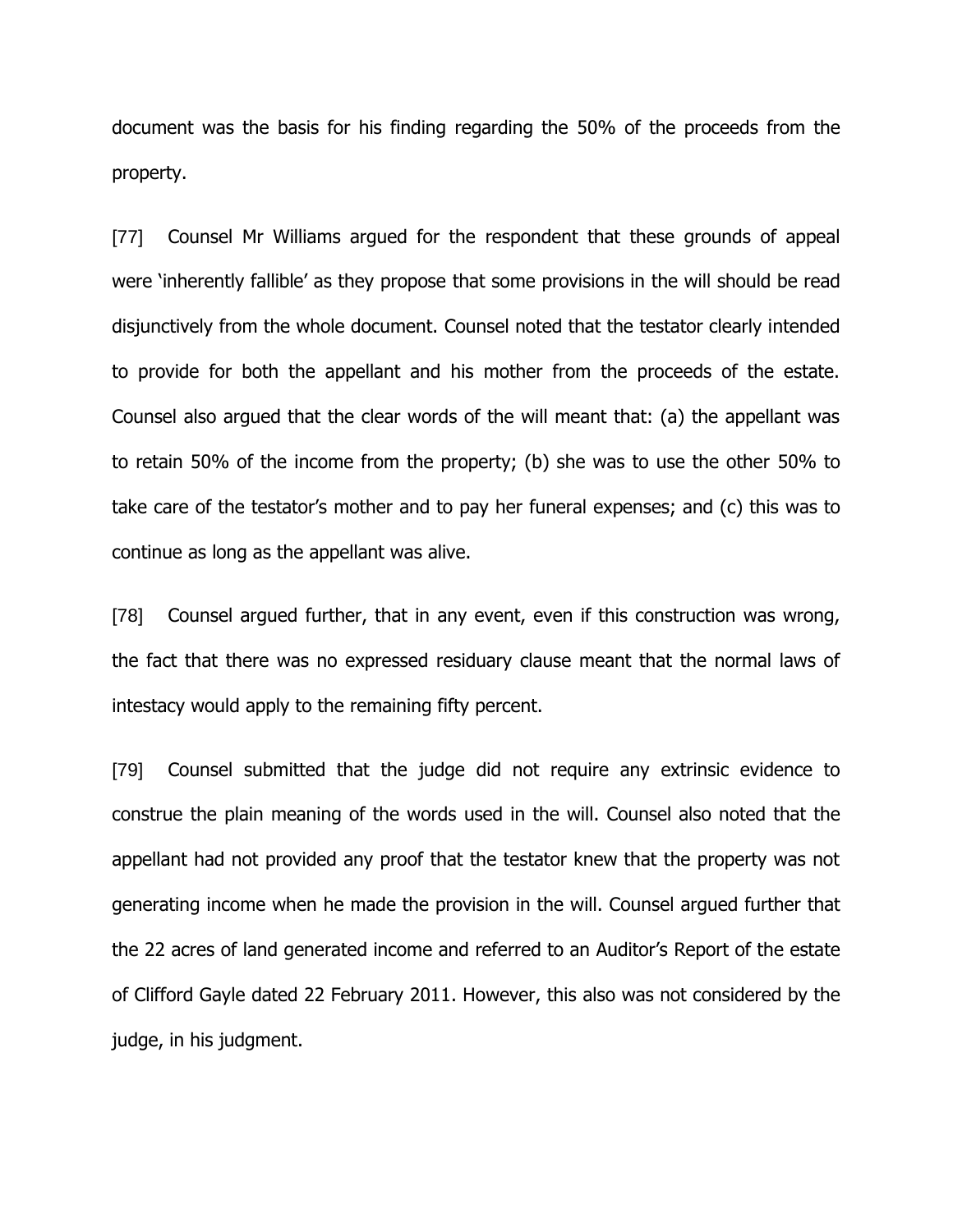[80] Counsel submitted nevertheless, that the provisions in the will clearly create a life interest in the land and in the net revenue and that the judge was correct in giving effect to the natural and ordinary meaning of the words used. Counsel further submitted that when the entire will is read, there is no absurdity or repugnance created by the provision, which would require any extrinsic evidence to clarify it.

### **Analysis**

[81] As said previously, in construing a will, the court's duty is to ascertain the intention of the testator as expressed in the words used in the will. The court is therefore concerned with determining first, the intention of the testator from the words used and what the testator meant by those words, looking at them not only in isolation but also in light of the whole will. There is to be no conjecture. In **Doe v Hiscocks** (1839) 5 M. & W. 363 at 367 Lord Abinger said;

> "…The object in all cases is to discover the intention of the testator. The first and most obvious mode of doing this is to read his will as he has written it, and collect his intention from his words…"

[82] Conjecture as to the intention of a testator is to be avoided. See **Abbott v Middleton** (1858)11 ER 28, per Lord Wensleydale, who in giving his speech at the House of Lords said at page 117 that:

> "We may conjecture that the testator meant to have written the additional words "without issue", and omitted them by mistake. But that is a mere conjecture, and we have no right to give effect to that conjecture. It is clear that the testator has not so written; and all we can do is to explain what is written. We must construe the will as we find it…"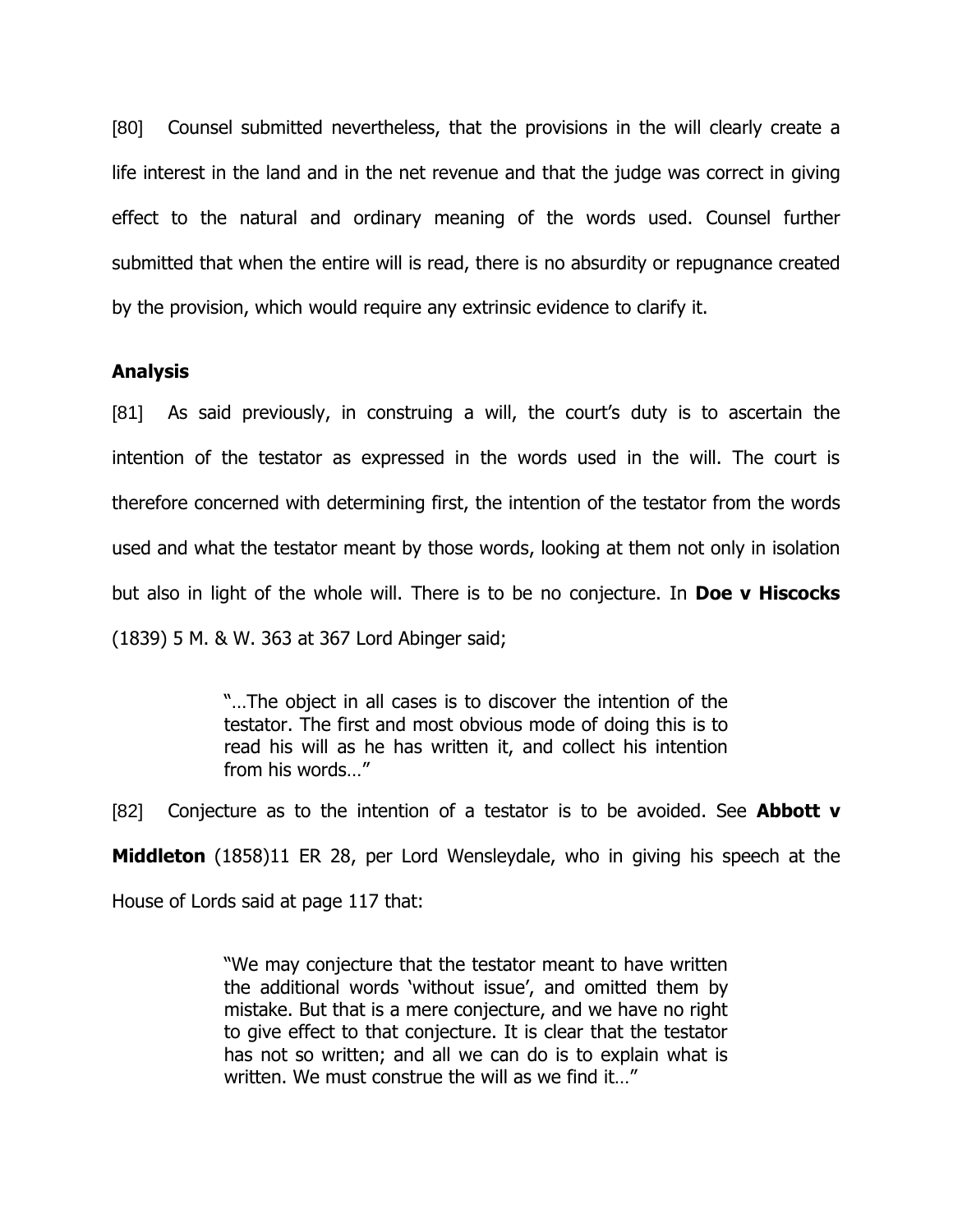[83] A court will correct mistakes in a will where to do so accords with the testator's intention. If the words used by the testator bear a clear meaning, the court will lean to that meaning but the court will not and cannot import a provision into a will which the testator did not make.

[84] It is also possible for the court to import words into a will where there has been an omission by implication but the nature of that omission must be undoubtedly clear.

In Re **Whitrick** [1957] 1 WLR 884 Jenkins LJ said at page 887:

"…The reading of words into a will as a matter of necessary implication is a measure which any court of construction should apply with the greatest caution. Many wills contain slips and omissions and fail to provide for contingencies which, to anyone reading the will, might appear contingencies for which any testator would obviously wish to provide. The court cannot rewrite the testamentary provisions in wills which come before it for construction. This type of treatment of an imperfect will is only legitimate where the court can collect from the four corners of the document that something has been omitted and, further, collect with sufficient precision the nature of the omission…"

[85] The arguments surrounding the remaining 50% of the proceeds from the land not mentioned in the will in the instant case, really raises three questions. The first question is whether the judge was correct to determine that the remaining 50% was to be used to take care of the testator"s mother and pay her funeral expenses. The second is whether the judge was wrong not to have leaned towards a disposition of the whole interest because the bequest of the 50% net proceeds left a gap. The third is whether the judge was wrong to arrive at his conclusion on the 50% proceeds from the property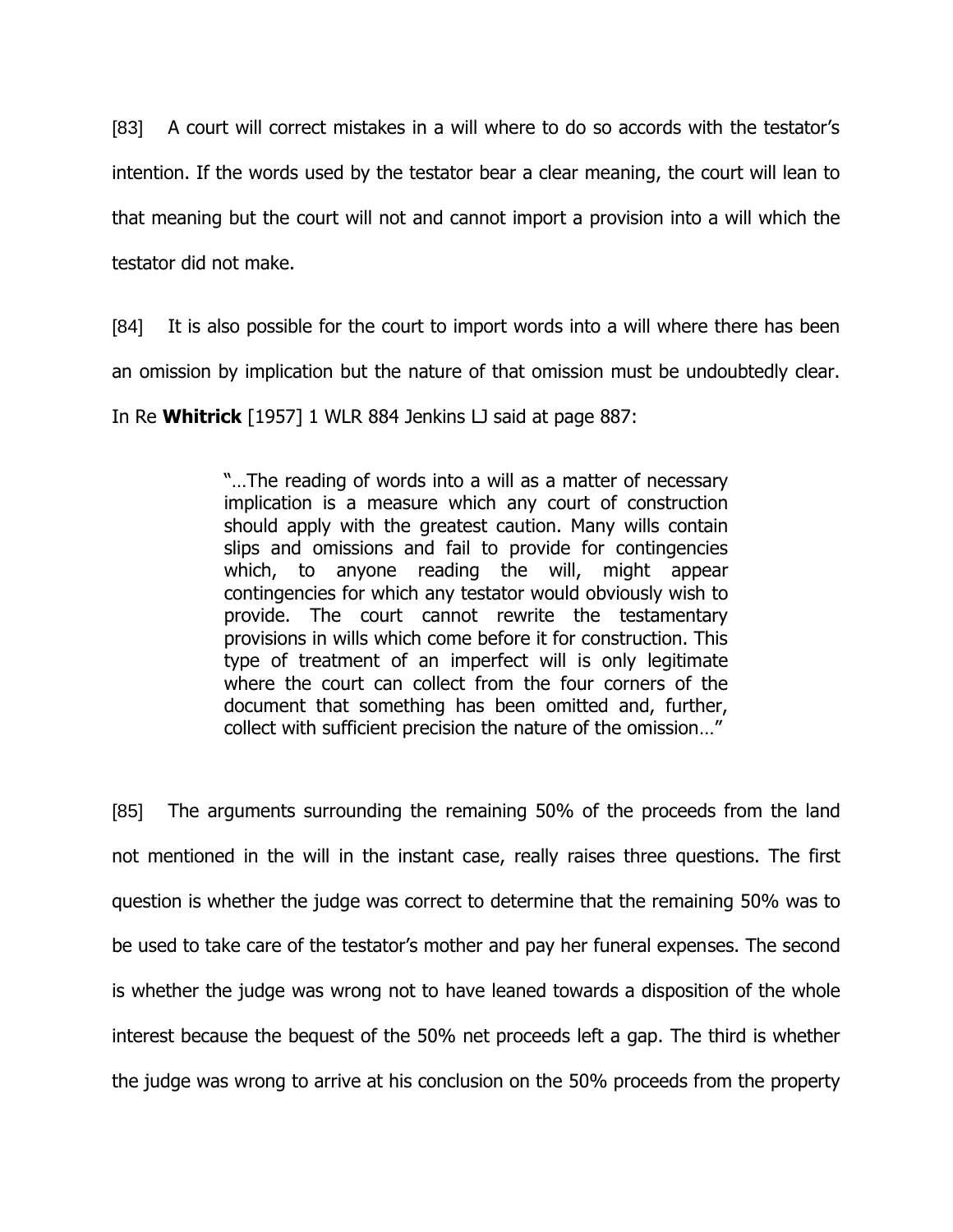without extrinsic evidence that the property generated any income. These three questions will be answered in short order.

[86] In regard to the first question, it is impossible to state in any positive sense that the testator intended that after the appellant had taken her 50% the balance was to be used to take care of his mother and pay for her funeral expenses. For one thing, the will did not say so; for another, it could also be said he intended the appellant to take care of his mother from the 50% that was devised to her. That, in my view, could also be an interpretation from the provisions in the will. There is no obvious implication from the will as to what was intended to be done with the balance. It could also be that the testator intended his mother to be taken care of from the proceeds of the previous sale. The gift to Ruby of £50.00, when it becomes "available", for instance, does not clearly indicate from where the £50.00 would become available. It could be from the proceeds of the 22 acres or from the proceeds of the prior sale of land. To my mind, this shows the obvious danger in attempting to determine what the testator intended from mere conjecture.

[87] It is also not possible to say with any certainty whether the testator simply forgot about the other 50% of the proceeds from the land or deliberately did not provide for it. But the court cannot presume what he intended to do with it. It is also not, in my view, an obvious implication from the will that, the other 50% was to take care of the mother and pay her funeral expenses. As an example of what could be an obvious implication is if the testator had said the appellant was to get the income from the land,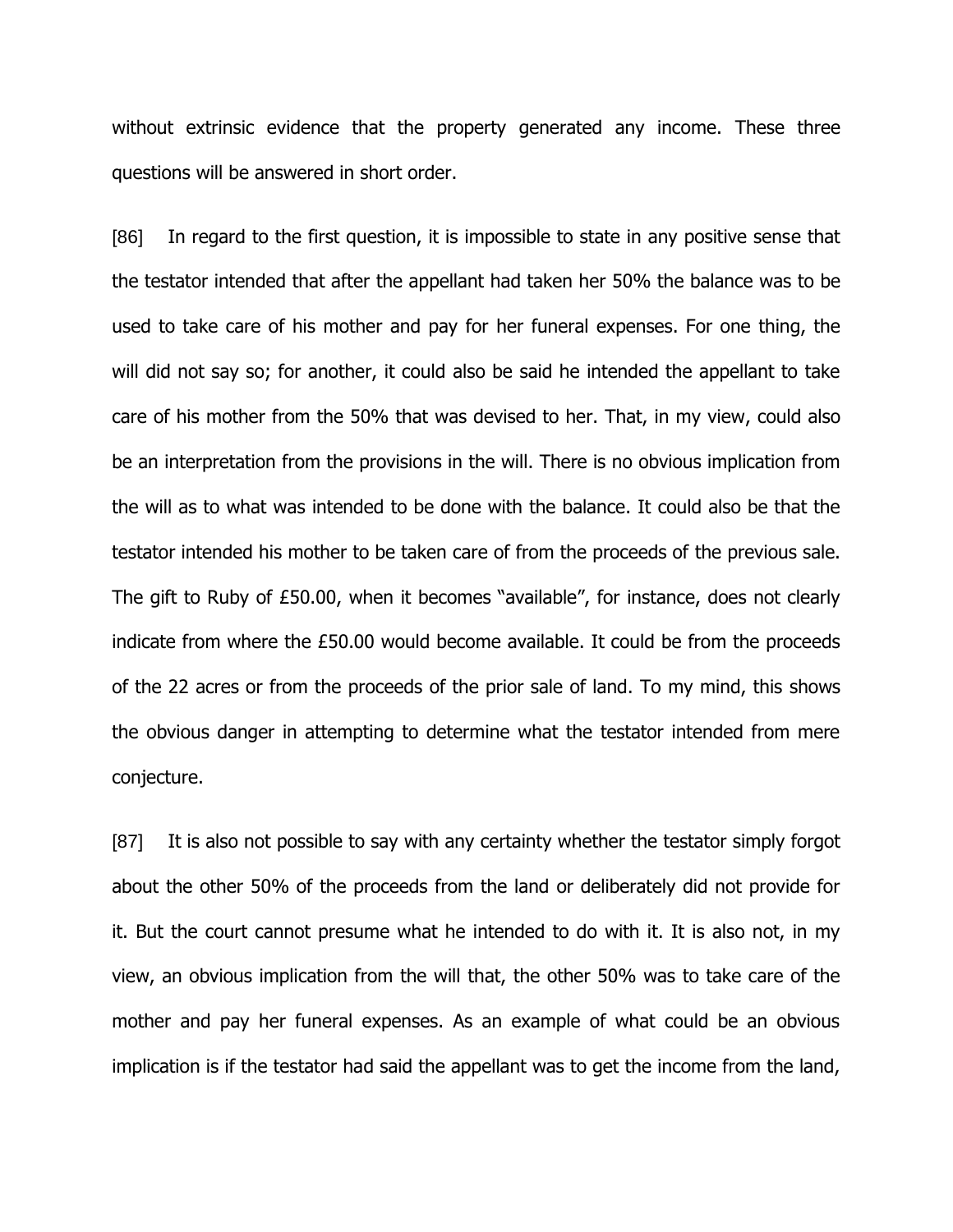but she was to use 50% of the income for the mother"s care and her funeral expenses, without mentioning the specific share to the appellant; then perhaps it would be possible to say that the obvious implication is that the testator intended the appellant to get the remaining 50%.

[88] Be that as it may, in my view, the judge cannot be taken to have made any positive finding regarding the other 50% not mentioned in the will. What he did do was to speculate on what he presumed the testator may have intended the other 50% to be used for. This does not affect, nor could it affect, the judge"s finding that the testator only intended the appellant to have a life interest in the property.

[89] Counsel for the respondents is correct however, that in so far as the remaining 50% is not disposed of in the will, there being no expressed residual clause, it would fall to be disposed of based on the laws of intestacy. Whilst the court will lean towards an interpretation that avoids the testator's property falling into intestacy (see Turner v **Hellard** (1885) 30 Ch D 390 and **Fell v Fell** (1922) 31 CLR 268), it should also avoid misinterpreting the language of the will in order to avoid intestacy.

[90] As regards the arguments surrounding the second question, whether there was a gap created by the failure to dispose of the balance in the bequest of the 50% net proceeds from the property and therefore the court should lean towards an interpretation which disposes of the whole interest, it has already been determined that the clear words used by the testator in the will showed that there was no intention to give the appellant an absolute gift of the 22 acres but only a life interest. The gift of the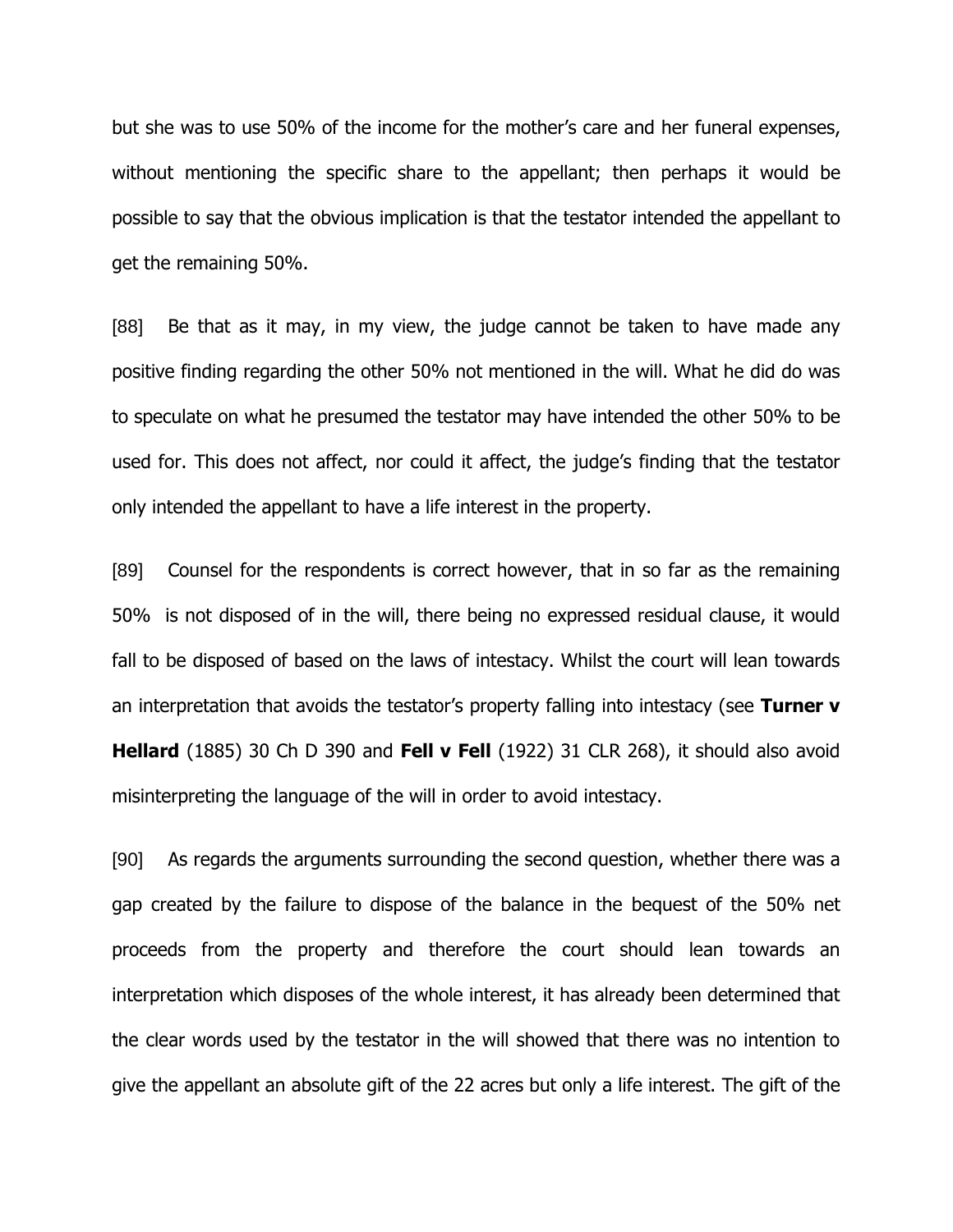50% net income from the proceeds of the property would only affect the life interest to the appellant. Therefore, there being no intention to grant the fee simple estate to the appellant, any gap in the bequest of the 50% proceeds from the land could not affect the gift over to the sons.

[91] Despite the attempt by counsel for the appellant to argue otherwise, the failure by the testator to indicate specifically what was to be done with the balance of the net proceeds from the property, did not provide such a gap in the dispositions under the will, sufficient to affect the ability of the court to construe the will in a manner which would give effect to the clear intentions of the testator to give a life interest to the appellant, with the remainder to his sons.

[92] The third argument surrounds the question whether it was necessary for the trial judge to have extrinsic evidence that the property generated income. It is unclear whether any evidence of income from the property was before the judge as no reference was made in the decision of the judge to any such evidence. However, in my view, no such evidence was required in order to determine the issues in this case. The words used by the testator were clear and unambiguous. He, better than anyone else, ought to have known whether there was income being generated from his property or not. If there was no income, then the gift of the 50% proceeds would simply fail; but whether such income existed or not would not affect the true construction of the will as a whole, in this case.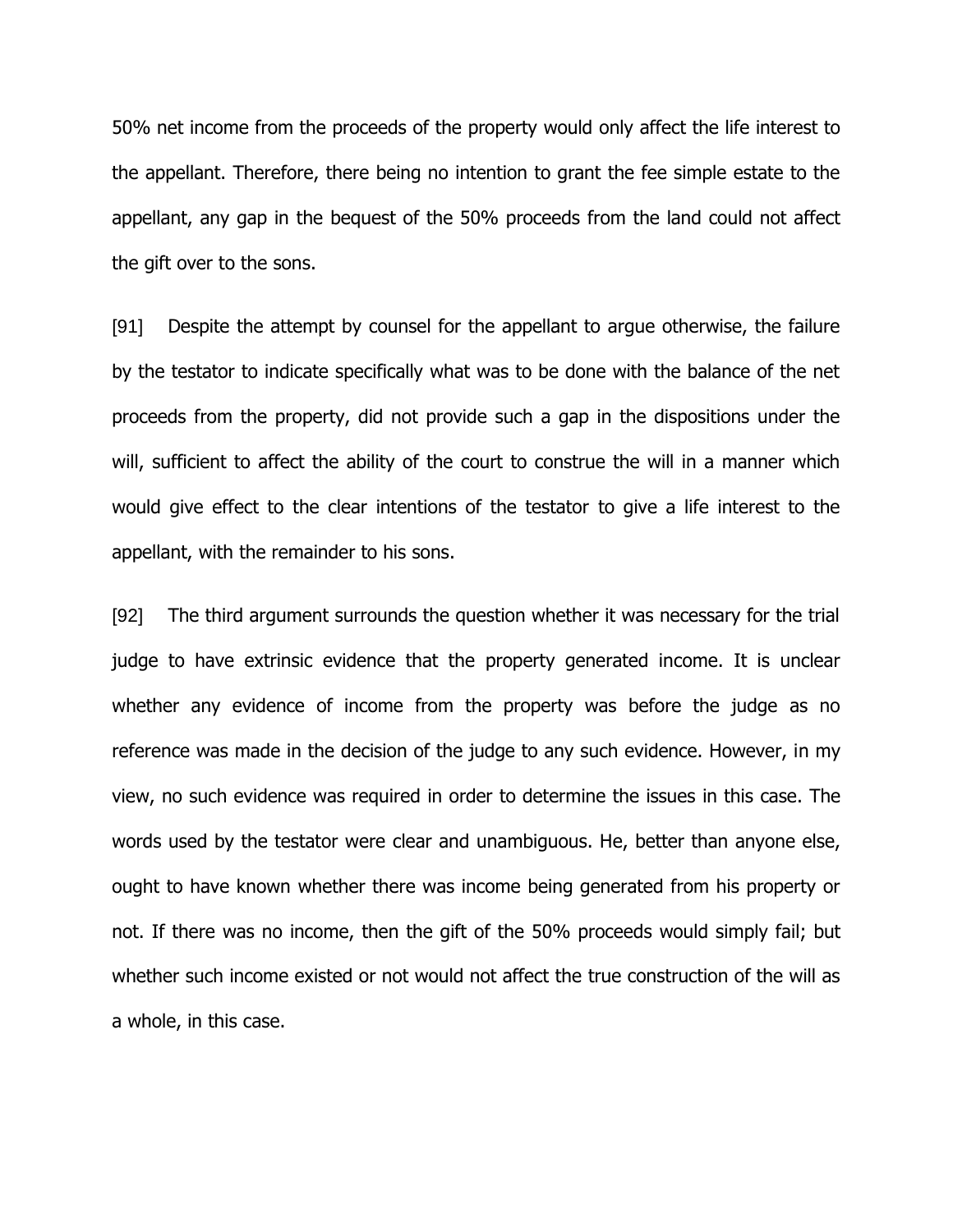[93] Counsel for the appellant submitted that the trial judge was wrong to consider the words "to receive fifty percent (50%) of all proceeds after expenses are cleared during her lifetime" as a qualification and a restriction rather than as repugnant to the absolute gift to the appellant. However, those were not the only words the judge considered. The judge also considered that the words "at the death of my wife the said Twenty-two acres (22 acres) of land is to be given to my sons Franklin, Bernel, Lloyd and Keith" demonstrated that the testator did not intend to pass the fee simple to the appellant.

#### **Conclusion**

[94] For the reasons stated above, I have concluded that the judge was correct to find that the words used in the will by the testator showed a contrary intention that the appellant should take an absolute estate in the 22 acres. Section 23 of the Wills Act is applicable and the nature of the estate that the appellant was given, on a true construction of the words of the testator as used in the will, was a life interest only.

[95] Although the gift of the 50% net proceeds from the land to the appellant along with the gift over to the sons of the testator was inconsistent with the prior gift of the same land to the appellant, it was not void for repugnancy, but showed a contrary intention that the appellant should take the fee simple estate.

[96] A life tenancy is an interest in land recognized by the law of property and which is derived from an estate or interest in land known to property law as a life estate. This estate usually comes to an end at the death of the grantee or life tenant or some other